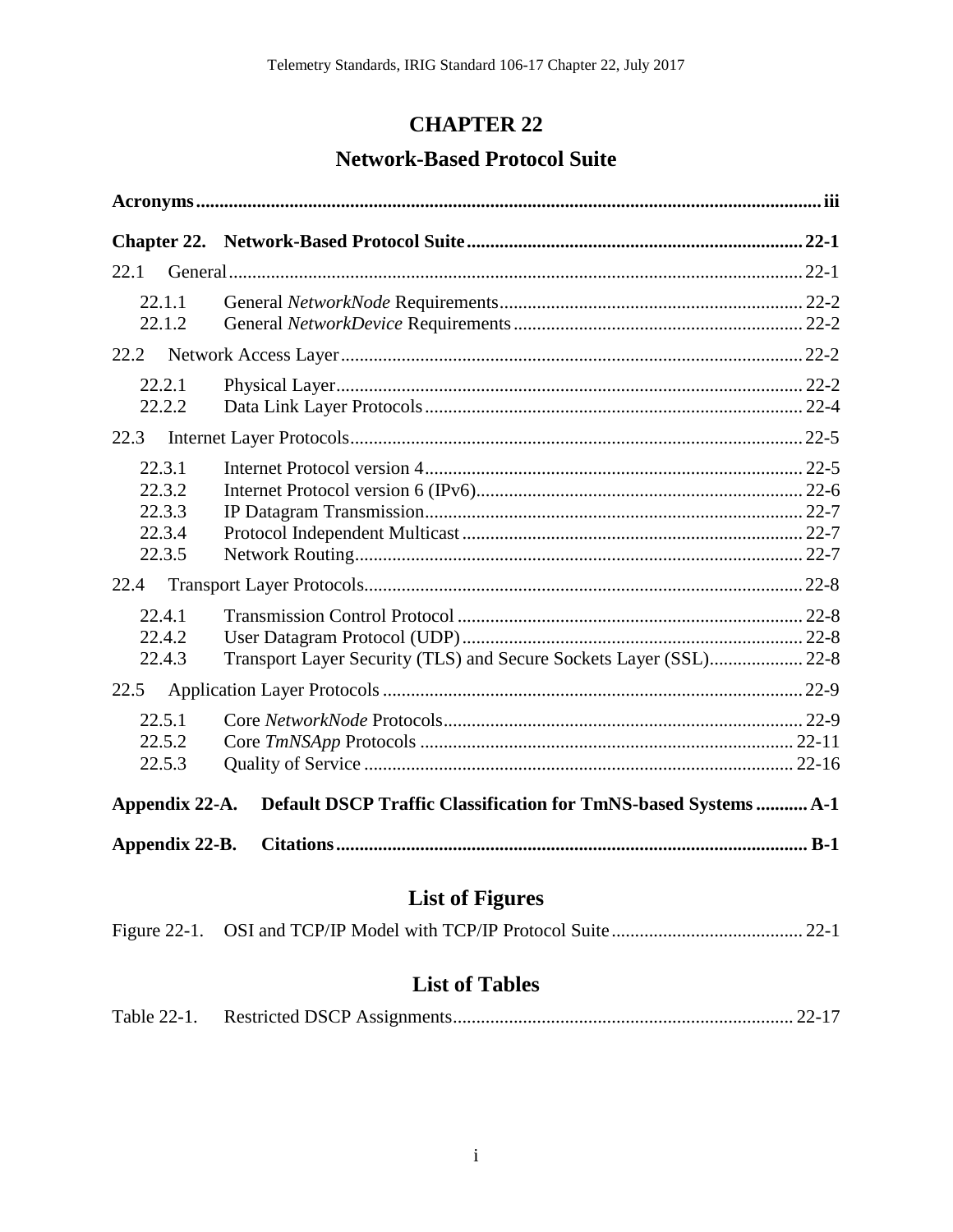This page intentionally left blank.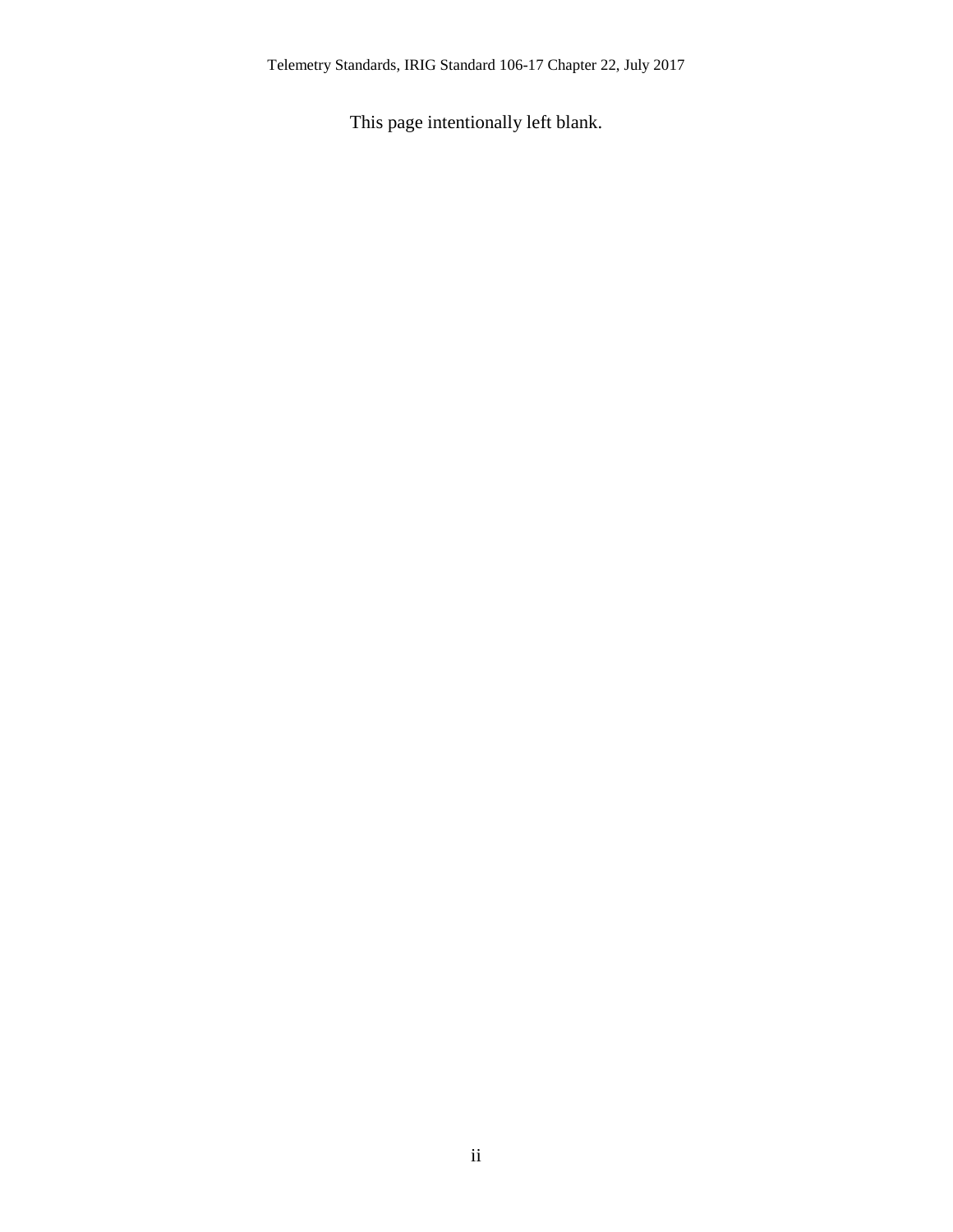# <span id="page-2-0"></span>**Acronyms**

| NOTE Acronyms in the following list that are marked with an asterisk appear in this document only in titles of referenced materials. Some of the |
|--------------------------------------------------------------------------------------------------------------------------------------------------|
|                                                                                                                                                  |
| marked acronyms appear only once in the document.                                                                                                |

| *ADPCM        | <b>Adaptive Differential Pulse Code Modulation</b> |
|---------------|----------------------------------------------------|
| <b>AES</b>    | <b>Advanced Encryption Standard</b>                |
| *CIDR         | <b>Classless Inter-Domain Router</b>               |
| *CRL          | <b>Certificate Revocation List</b>                 |
| *DHCP         | <b>Dynamic Host Configuration Protocol</b>         |
| *DiffServ     | <b>Differentiated Services</b>                     |
| <b>DSCP</b>   | Differentiated Services Code Point                 |
| <b>FTP</b>    | <b>File Transfer Protocol</b>                      |
| <b>GPS</b>    | <b>Global Positioning System</b>                   |
| *HAIPE        | High Assurance Internet Protocol Encryptor         |
| <b>HTTP</b>   | <b>Hypertext Transfer Protocol</b>                 |
| <b>ICMP</b>   | <b>Internet Control Message Protocol</b>           |
| <b>IGMP</b>   | <b>Internet Group Management Protocol</b>          |
| IP            | <b>Internet Protocol</b>                           |
| IPv4          | Internet Protocol version 4                        |
| <b>ITU</b>    | <b>International Telecommunication Union</b>       |
| <b>LLC</b>    | logical link control                               |
| <b>MAC</b>    | media access control                               |
| <b>MLD</b>    | <b>Multicast Listener Discovery</b>                |
| <b>OSI</b>    | Open Systems Interconnection                       |
| *PCM          | <b>Pulse Code Modulation</b>                       |
| *PIM-SM       | Protocol-Independent Multicast-Sparse Mode         |
| <b>PPS</b>    | pulse per second                                   |
| <b>PTP</b>    | <b>Precision Time Protocol</b>                     |
| <b>RCC</b>    | <b>Range Commanders Council</b>                    |
| RF            | radio frequency                                    |
| <b>RFC</b>    | <b>Request for Comment</b>                         |
| <b>RTSP</b>   | <b>Real-Time Streaming Protocol</b>                |
| <b>SNMP</b>   | Simple Network Management Protocol                 |
| <b>SOQPSK</b> | shaped offset quadrature phase shift keying        |
| <b>SSL</b>    | Secure Sockets Layer                               |
| <b>TCP</b>    | <b>Transmission Control Protocol</b>               |
| <b>TLS</b>    | <b>Transport Layer Security</b>                    |
| TMA           | TmNS manageable application                        |
| <b>TmNS</b>   | <b>Telemetry Network Standard</b>                  |
| <b>UDP</b>    | <b>User Datagram Protocol</b>                      |
| <b>URI</b>    | <b>Uniform Resource Identifier</b>                 |
| <b>URN</b>    | <b>Uniform Resource Name</b>                       |
| *USM          | <b>User-based Security Model</b>                   |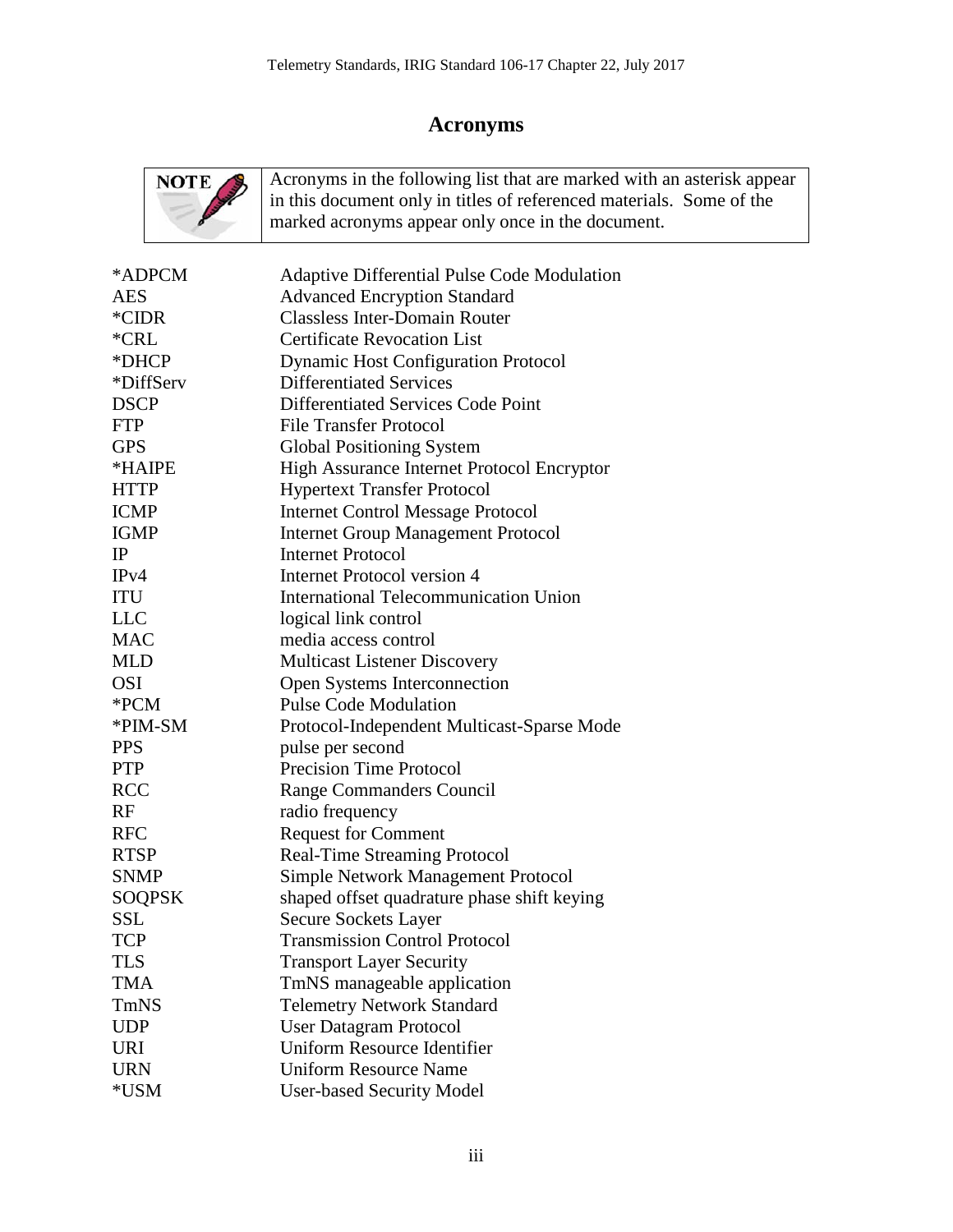\*VACM View-based Access Control Model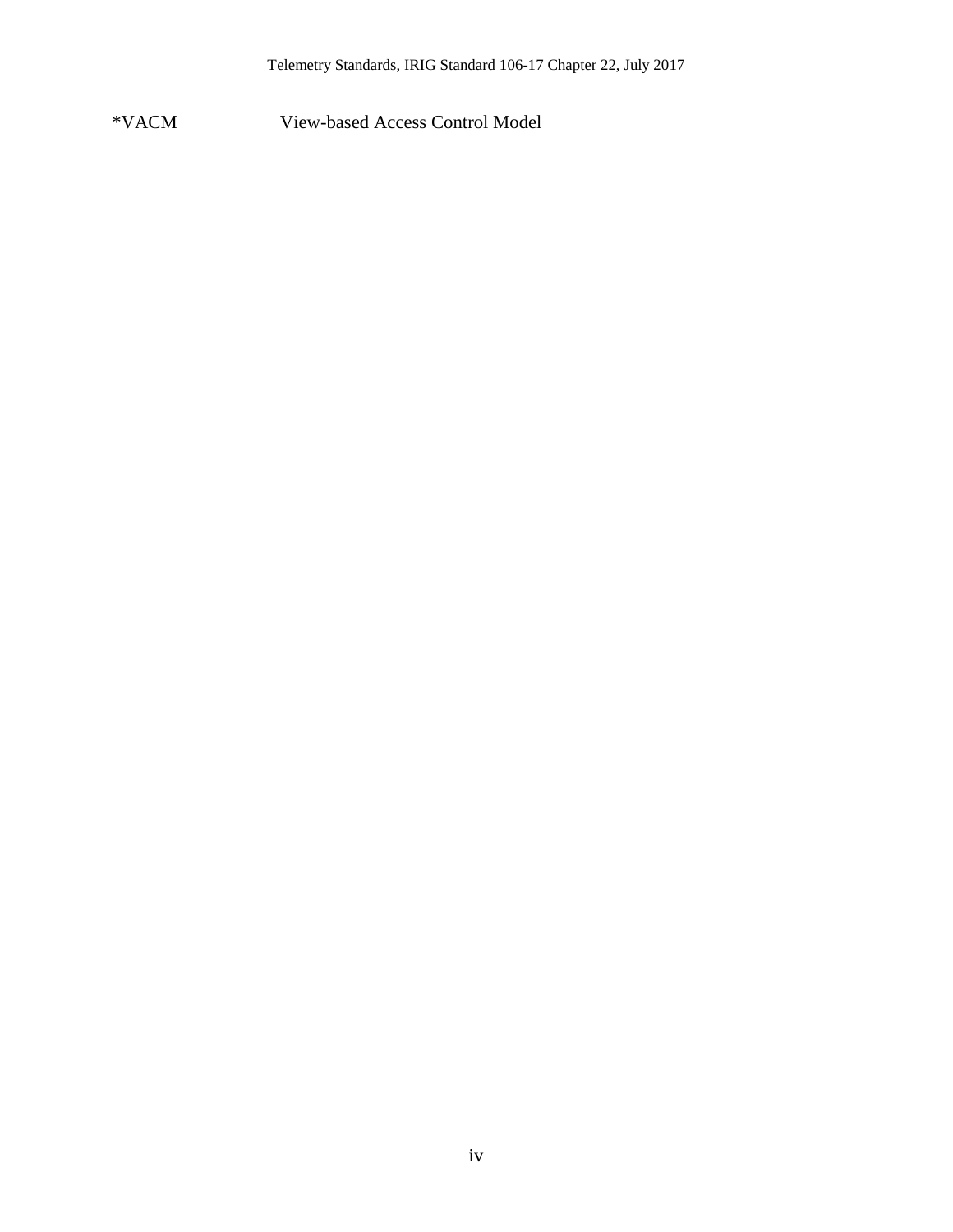# <span id="page-4-0"></span>**CHAPTER 22**

# **Network-Based Protocol Suite**

# <span id="page-4-1"></span>**22.1 General**

The Telemetry Network Standard (TmNS) leverages existing standardized Internet protocols to serve as the core set of communication protocols used by *NetworkNodes* within a *TmNS Network*. The TmNS's network-based protocol suite incorporates a large portion of the Transmission Control Protocol (TCP)/Internet Protocol (IP) Protocol Suite (also known as the Internet Protocol Suite) along with other supporting technologies (e.g., underlying data link and physical layer technologies). [Figure 22-1](#page-4-2) illustrates the Open Systems Interconnection (OSI) Model, the corresponding TCP/IP Model, and the major components of the TCP/IP Protocol Suite.



Figure 22-1. OSI and TCP/IP Model with TCP/IP Protocol Suite

<span id="page-4-2"></span>This document follows the TCP/IP Model layering convention and consists of the following major sections.

- **Network Access Layer:** Consists of the Physical and Data Link layers that define the underlying hardware networking technology. The networking scope of this layer is limited to the local network connection.
- **Internet Layer Protocols**: Responsible for sending datagrams across potentially multiple networks. Internetworking (i.e., routing) requires sending data from the source network to the destination network.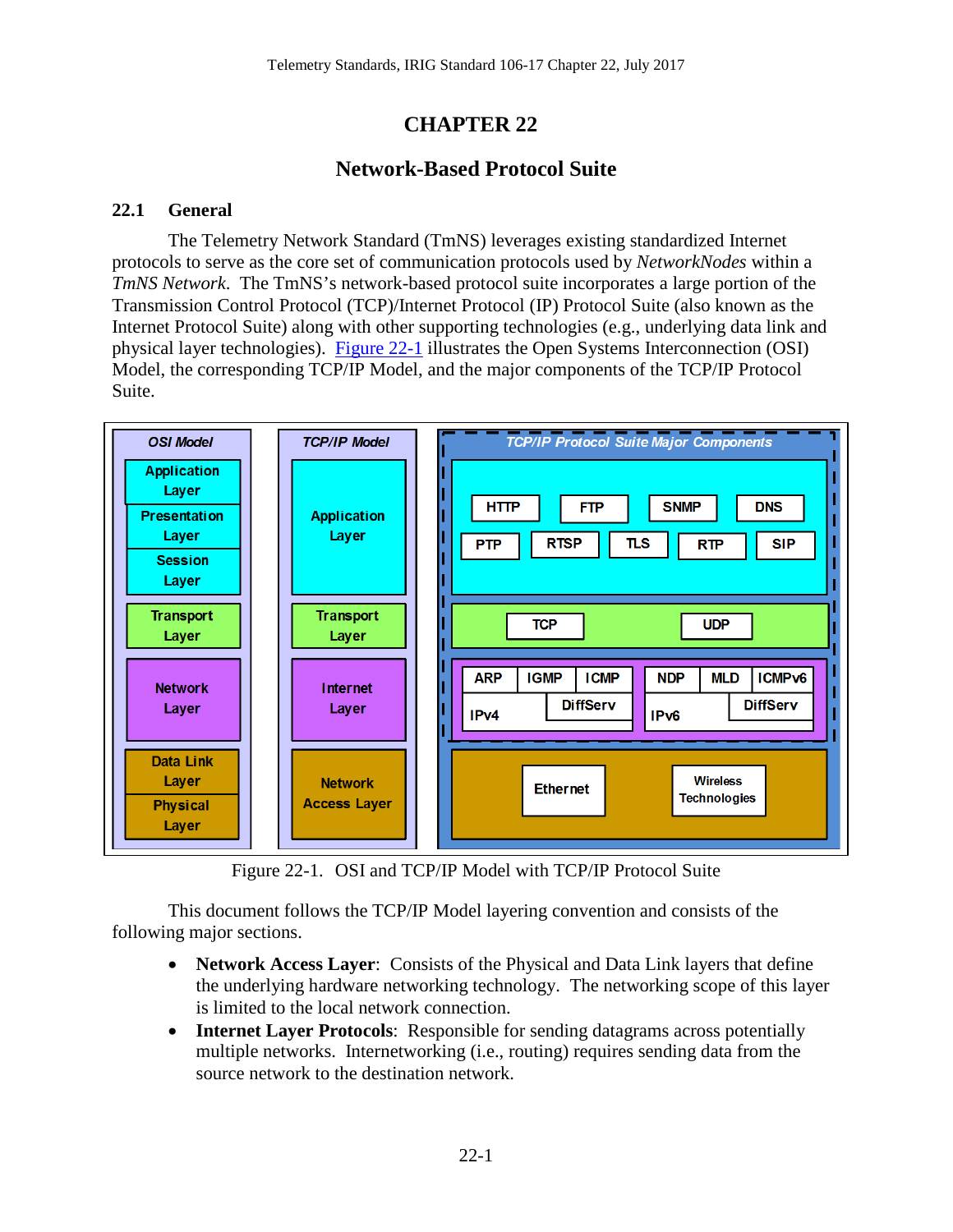- **Transport Layer Protocols**: Establishes a basic data channel that an application uses to exchange data.
- **Application Layer Protocols**: Includes protocols used by applications for exchanging application data over the network connections established by the lowerlevel protocol. Basic network support services are also included (e.g., routing and host configuration protocols).

The bit numbering, bit ordering, and byte ordering conventions used in this chapter are described in [Chapter 21](http://www.wsmr.army.mil/RCCsite/Documents/106-17_Telemetry_Standards/Chapter21.pdf) Appendix 21-B.

## <span id="page-5-0"></span>22.1.1 General *NetworkNode* Requirements

*NetworkNodes* with host functionality shall conform to the following standards that specify host functionality requirements.

- Request for Comment (RFC) 1122: Requirements for Internet Hosts Communication Layers<sup>[1](#page-5-4)</sup>
- RFC 11[2](#page-5-5)3: Requirements for Internet Hosts Application and Support<sup>2</sup>

## <span id="page-5-1"></span>22.1.2 General *NetworkDevice* Requirements

*NetworkDevices* that support IP version 4 (IPv4) routing shall conform to RFC 1812: Requirements for IP Version 4 Routers<sup>[3](#page-5-6)</sup>, which specifies routing functionality requirements.

## <span id="page-5-2"></span>**22.2 Network Access Layer**

### <span id="page-5-3"></span>22.2.1 Physical Layer

Connectors and cable media should meet the electrical or optical properties required by the applicable standards referenced herein; however, applicability to the selected operational environment will place additional constraints on the selection of the connectors and cable media.

# 22.2.1.1 Wired Ethernet

 $\overline{a}$ 

*NetworkNodes* shall support one or more of the bit rate and physical protocol standards specified below.

<span id="page-5-4"></span><sup>&</sup>lt;sup>1</sup> Internet Engineering Task Force. "Requirements for Internet Hosts – Communication Layers." RFC 1122. October 1989. Updated by RFC 8029, RFC 6864, RFC 6093, RFC 5884, RFC 1349, RFC 6298, RFC 6633, and RFC 4379. Retrieved 18 April 2017. Available at [https://datatracker.ietf.org/doc/rfc1122/.](https://datatracker.ietf.org/doc/rfc1122/)

<span id="page-5-5"></span><sup>2</sup> Internet Engineering Task Force. "Requirements for Internet Hosts – Application and Support." RFC 1123. October 1989. Updated by RFC 5966, RFC 2181, RFC 5321, RFC 7766, and RFC 1349. Retrieved 18 April 2017. Available at [https://datatracker.ietf.org/doc/rfc1123/.](https://datatracker.ietf.org/doc/rfc1123/)

<span id="page-5-6"></span><sup>&</sup>lt;sup>3</sup> Internet Engineering Task Force. "Requirements for IP Version 4 Routers." RFC 1812. June 1995. Updated by RFC 2644 and RFC 6633. Retrieved 18 April 2017. Available at [https://datatracker.ietf.org/doc/rfc1812/.](https://datatracker.ietf.org/doc/rfc1812/)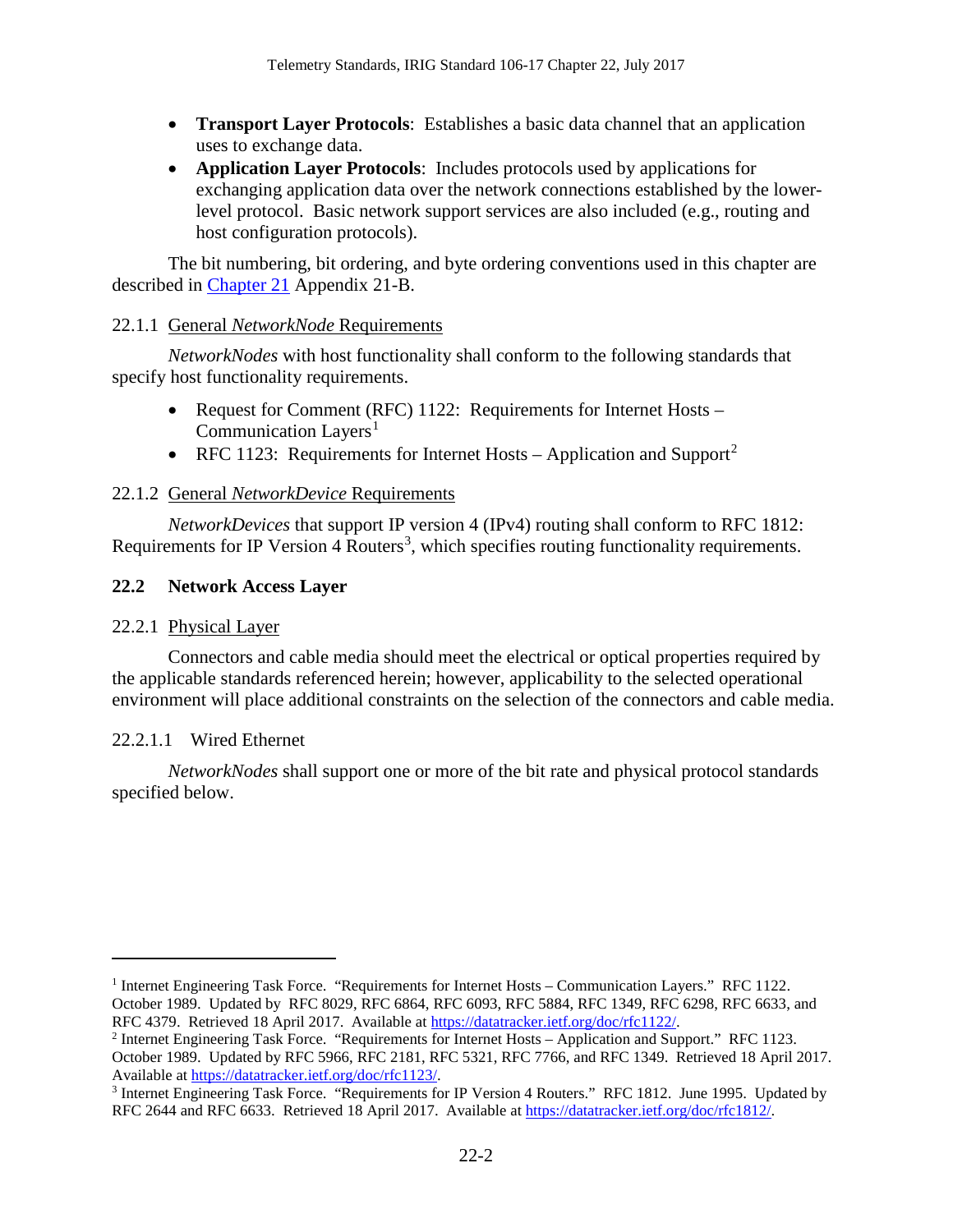*22.2.1.1.1 100 megabits per second Ethernet*

22.2.1.1.1.1 100BASE-TX

Copper media connections using 100BASE-TX Ethernet shall comply with IEEE 802.3- 2012[4](#page-6-0) , Section 2, Clause 25.

22.2.1.1.1.2 100BASE-FX

Multi-mode fiber media connections using 100BASE-FX Ethernet shall comply with IEEE 802.3-2012, Section 2, Clause 26.

*22.2.1.1.2 Gigabit Ethernet*

22.2.1.1.2.1 1000BASE-T

Copper media connections using 1000BASE-T Ethernet shall comply with IEEE 802.3- 2012, Section 3, Clause 40.

22.2.1.1.2.2 1000BASE-SX

Multi-mode fiber media connections using 1000BASE-SX Ethernet shall comply with IEEE 802.3-2012, Section 3, Clause 38.

22.2.1.1.2.3 1000BASE-LX

Multi-mode or single-mode fiber media connections using 1000BASE-LX Ethernet shall comply with IEEE 802.3-2012, Section 3, Clause 38.

*22.2.1.1.3 10 Gigabit Ethernet*

22.2.1.1.3.1 10GBASE-T

Copper media connections using 10 Gigabit Ethernet shall comply with IEEE 802.3- 2012, Section 5, Clause 55.

22.2.1.1.3.2 10GBASE-SR, 10GBASE-LR, 10GBASE-ER

Fiber media connections using 10 Gigabit Ethernet shall comply with IEEE 802.3-2012, Section 5, Clause 52.

*22.2.1.1.4 Auto-Negotiation*

 $\overline{a}$ 

22.2.1.1.4.1 Copper Auto-Negotiation

Copper media connections, as described in the preceding sections, shall support autonegotiation of speed, duplex, and flow control in the manner specified in IEEE 802.3-2012, Section 2, Clause 28.

22.2.1.1.4.2 Fiber Auto-Negotiation

Gigabit and 10 Gigabit fiber media connections, as described in the preceding sections, should support auto-negotiation of speed, duplex, and flow control in the manner specified in IEEE 802.3-2012, Section 3, Clause 37.

<span id="page-6-0"></span><sup>4</sup> Institute of Electrical and Electronics Engineers. *IEEE standard for ethernet*. IEEE Std 802.3-2012. New York: Institute of Electrical and Electronics Engineers, 2012.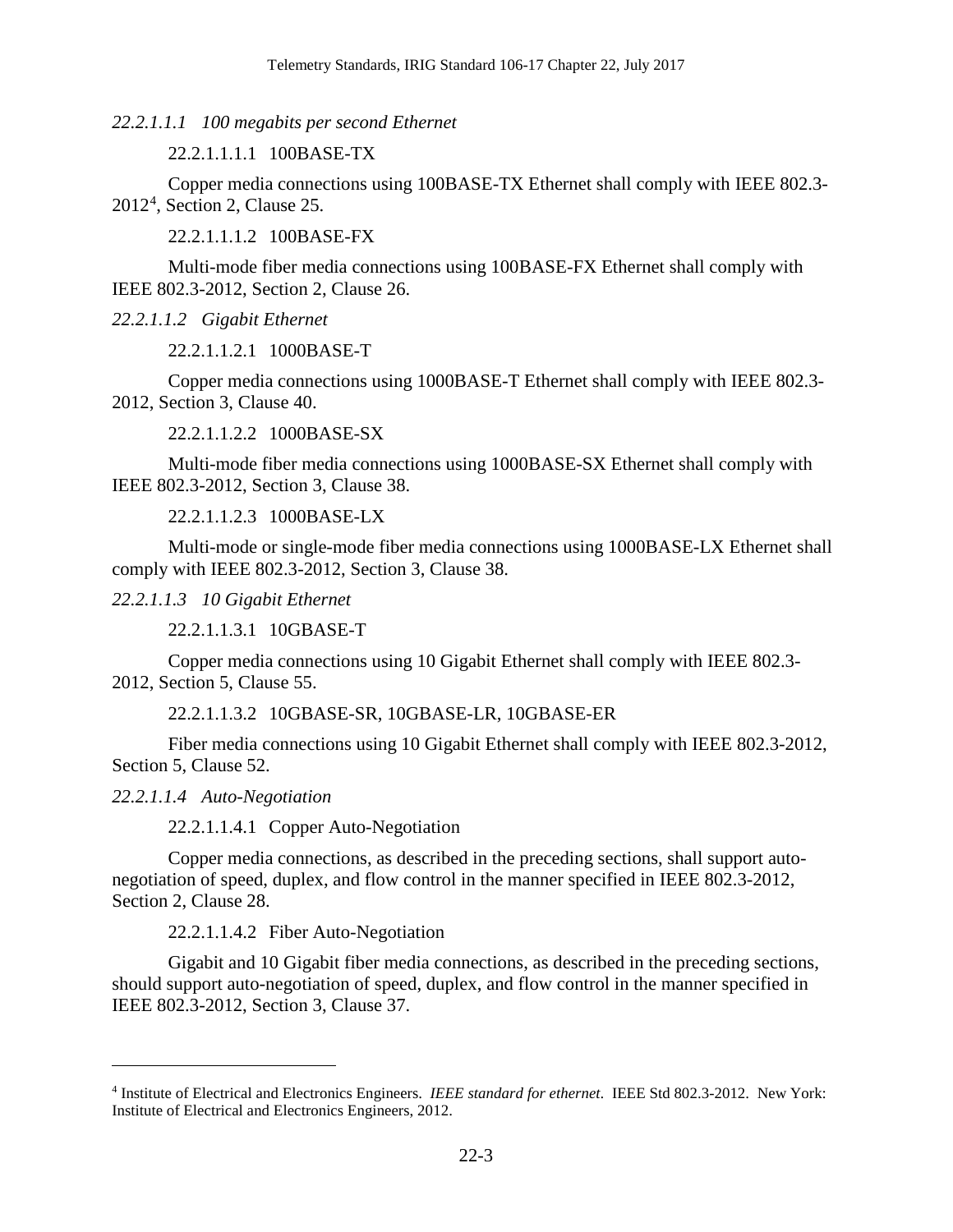#### 22.2.1.2 Wireless Technologies

The radio frequency waveform of the Radio Access Network radios shall comply with the Range Commanders Council (RCC)-Telemetry Group variant of the shaped offset quadrature phase shift keying (SOQPSK-TG) ternary constant phase modulation as defined in [Chapter 2](http://www.wsmr.army.mil/RCCsite/Documents/106-17_Telemetry_Standards/Chapter2.pdf) Subsection 2.4.3.2.

[Chapter 27](http://www.wsmr.army.mil/RCCsite/Documents/106-17_Telemetry_Standards/Chapter27.pdf) provides more details regarding the characteristics of the SOQPSK-TG single-carrier waveform.



## <span id="page-7-0"></span>22.2.2 Data Link Layer Protocols

*NetworkNodes* shall support the Ethernet data link protocols as specified in IEEE 802.3- 2012.

#### 22.2.2.1 Frame Structure

*NetworkNodes* shall support the frame structure, field definitions, and media access control (MAC) conventions specified in IEEE 802.3-2012, Section 1, Clauses 2, 3, and 4.

Data link frames shall support 48-bit locally and universally administered addresses in a manner consistent with IEEE 802.3-2012, Section 1, Clause 3, Paragraph 3.2.3, and Clause 4, Paragraph 4.2.

Data link frame structures shall support type-encapsulated and length-encapsulated frames as specified in IEEE 802.3-2012, Section 1, Clause 3, Paragraph 3.2.6.

# 22.2.2.2 Media Access Control

*NetworkNodes* shall support the MAC protocols specified in IEEE 802.3-2012, Section 1, Clauses 2, 3, and 4.

The MAC protocols shall convey type and length-encapsulated frames to support IP network layer protocols.

# 22.2.2.3 Logical Link Control (LLC)

 $\overline{a}$ 

*NetworkNodes* shall support the LLC protocols as specified in IEEE 802.2-1998<sup>[5](#page-7-1)</sup> to the extent necessary to support IP network layer protocols.

<span id="page-7-1"></span><sup>5</sup> Institute of Electrical and Electronics Engineers. *Information technology – telecommunications and information exchange between systems – local and metropolitan area networks – specific requirements – part 2: logical link control*. IEEE 802.2-1998. New York: Institute of Electrical and Electronics Engineers, 1998.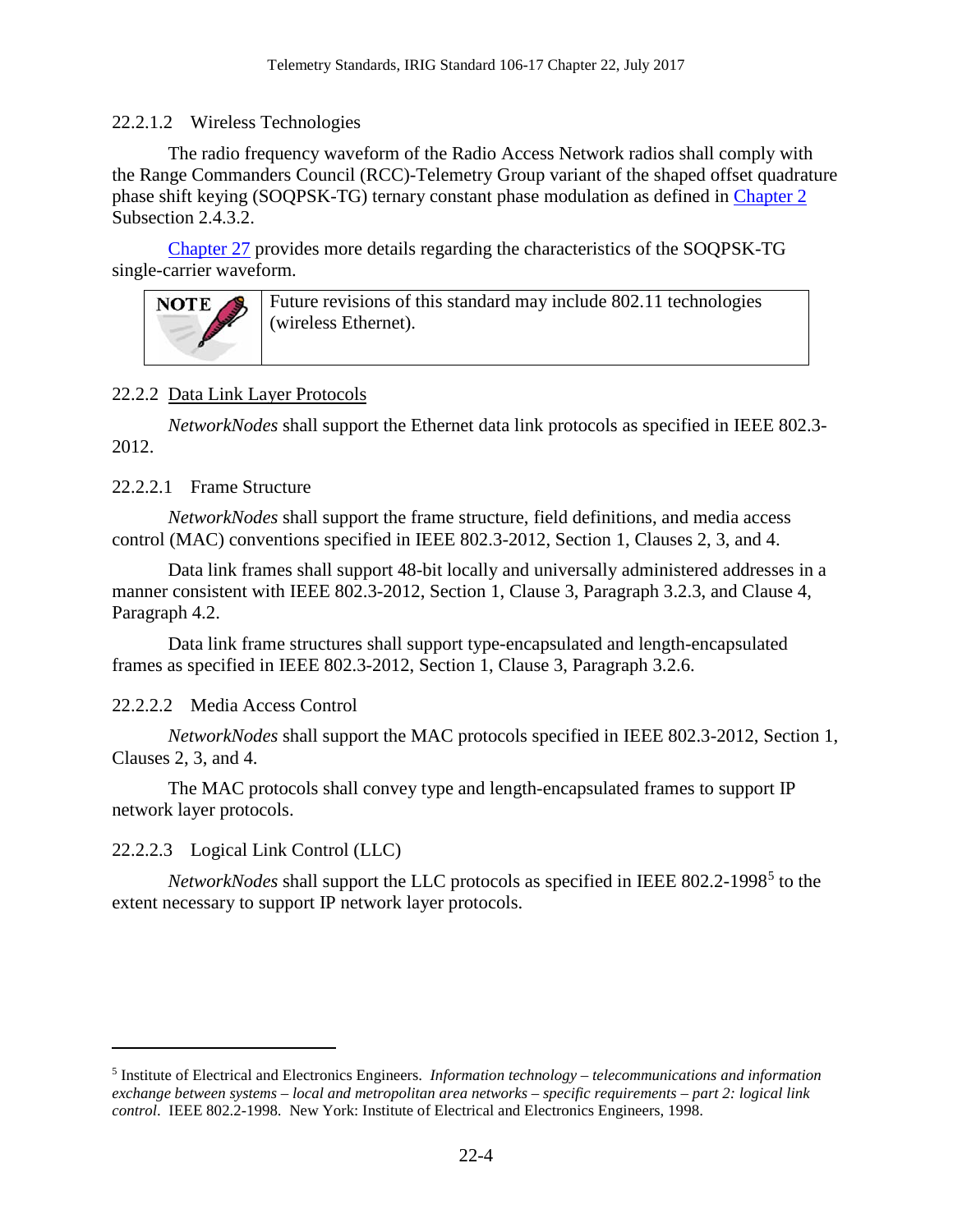#### 22.2.2.4 Link Layer Switching

*NetworkDevices* that perform link layer switching shall conform to the requirements set forth in IEEE 802.1D-2004<sup>[6](#page-8-2)</sup> for Rapid Spanning Tree Protocol functionality.

#### 22.2.2.5 Link Layer Bridging

*NetworkDevices* that perform link layer bridging shall conform to the requirements set forth in IEEE 802.1D-2004 for transparent bridging.

#### 22.2.2.6 Link Layer Flow Control

*NetworkNodes* that support full-duplex Ethernet shall support flow control "PAUSE" frames as specified in IEEE 802.3-2012, Section 3, Clause 31.

#### 22.2.2.7 Address Resolution

*22.2.2.7.1 Address Resolution Protocol for IPv4*

*NetworkNodes* that support IPv4 shall conform to RFC 826: Ethernet Address Resolution Protocol.<sup>[7](#page-8-3)</sup>

#### <span id="page-8-8"></span>*22.2.2.7.2 Neighbor Discovery Protocol for IPv6*

*NetworkNodes* that support IPv6 shall conform to the following core link-layer address resolution standards.

- RFC 4[8](#page-8-4)61: Neighbor Discovery for IP version 6  $(IPv6)^8$
- RFC 4862: IPv6 Stateless Address Autoconfiguration<sup>[9](#page-8-5)</sup>

#### <span id="page-8-0"></span>**22.3 Internet Layer Protocols**

#### <span id="page-8-1"></span>22.3.1 Internet Protocol version 4

*NetworkNodes* shall conform to the following IPv4 core standards.

- RFC 791: Internet Protocol $^{10}$  $^{10}$  $^{10}$
- RFC 919: Broadcasting Internet Datagrams<sup>[11](#page-8-7)</sup>

[https://datatracker.ietf.org/doc/rfc826/.](https://datatracker.ietf.org/doc/rfc826/)

 $\overline{a}$ 

<span id="page-8-2"></span><sup>6</sup> Institute of Electrical and Electronics Engineers. *IEEE standard for local and metropolitan area networks: media access control (MAC) bridges*. IEEE 802.1-D-2004. New York: Institute of Electrical and Electronics Engineers, 2004.

<span id="page-8-3"></span><sup>7</sup> Internet Engineering Task Force. "An Ethernet Address Resolution Protocol." RFC 826. November 1982. Updated by RFC 5227 and RFC 5494. Retrieved 18 April 2017. Available at

<span id="page-8-4"></span><sup>8</sup> Internet Engineering Task Force. "Neighbor Discovery for IP version 6 (IPv6)." RFC 4861. Updated by RFC 7559, RFC 5942, RFC 6980, RFC 8028, RFC 7527, and RFC 7048. September 2007. Available at [https://datatracker.ietf.org/doc/rfc4861/.](https://datatracker.ietf.org/doc/rfc4861/)

<span id="page-8-5"></span><sup>9</sup> Internet Engineering Task Force. "IPv6 Stateless Address Autoconfiguration." RFC 4862. Updated by 7527. September 2007. Available at [https://datatracker.ietf.org/doc/rfc4862/.](https://datatracker.ietf.org/doc/rfc4862/)

<span id="page-8-6"></span><sup>&</sup>lt;sup>10</sup> Internet Engineering Task Force. "Internet Protocol." RFC 791. Updated by RFC 2474, RFC 6864, and RFC 1349. September 1981. Available at [https://datatracker.ietf.org/doc/rfc791/.](https://datatracker.ietf.org/doc/rfc791/)

<span id="page-8-7"></span><sup>&</sup>lt;sup>11</sup> Internet Engineering Task Force. "Broadcasting Internet Datagrams." RFC 919. May be superseded or amended by update. October 1984. Available at [https://datatracker.ietf.org/doc/rfc919/.](https://datatracker.ietf.org/doc/rfc919/)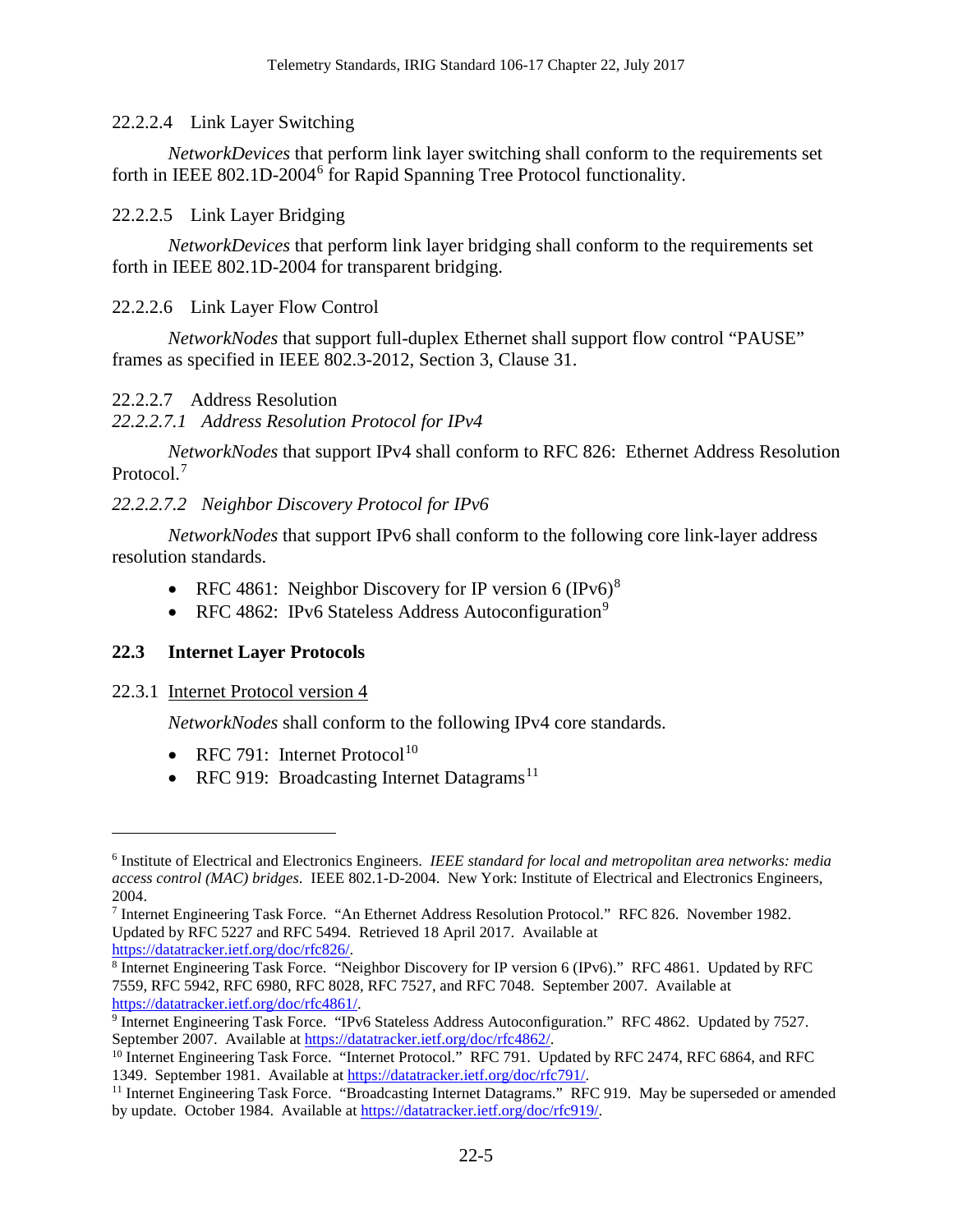• RFC 922: Broadcasting Internet Datagrams in the Presence of Subnets<sup>[12](#page-9-1)</sup>

# 22.3.1.1 Internet Control Message Protocol (ICMP)

*NetworkNodes* shall conform to RFC 792: Internet Control Message Protocol<sup>[13](#page-9-2)</sup> and shall include support for ICMP broadcast pings.

22.3.1.2 Internet Group Management Protocol (IGMP)

*NetworkNodes* that consume or forward dynamically configured IPv4 multicast datagrams shall conform to RFC 3376, Internet Group Management Protocol, Version 3.<sup>[14](#page-9-3)</sup>

Switching *NetworkDevices* should use IGMP snooping as presented in RFC 4541: Considerations for Internet Group Management Protocol (IGMP) and Multicast Listener Discovery (MLD) Snooping Switches. [15](#page-9-4) Such switching *NetworkDevices* shall use at least one of the methods B or C in Subsection 2.1.1.1 of RFC 4541.



 $\overline{a}$ 

IGMP Snooping is recommended for performance considerations in a dynamically configured IPv4 multicast environment.

# <span id="page-9-0"></span>22.3.2 Internet Protocol version 6 (IPv6)

*NetworkNodes* that support IPv6 shall conform to RFC 2460: Internet Protocol, Version 6 (IPv6) Specification. [16](#page-9-5)

22.3.2.1 Internet Control Message Protocol Version 6 (ICMPv6)

*NetworkNodes* that support IPv6 shall conform to RFC 4443: Internet Control Message Protocol (ICMPv6) for the Internet Protocol Version 6 (IPv6) Specification.<sup>[17](#page-9-6)</sup>

22.3.2.2 Multicast Listener Discovery for IPv6

*NetworkDevices* that support IPv6 should conform to the following MLD standards.

<span id="page-9-1"></span><sup>&</sup>lt;sup>12</sup> Internet Engineering Task Force. "Broadcasting Internet Datagrams in the Presence of Subnets." RFC 922. May be superseded or amended by update. October 1984. Available at [https://datatracker.ietf.org/doc/rfc922/.](https://datatracker.ietf.org/doc/rfc922/)

<span id="page-9-2"></span><sup>&</sup>lt;sup>13</sup> Internet Engineering Task Force. "Internet Control Message Protocol." RFC 792. Updated by RFC 950, RFC 4884, RFC 6633, and RFC 6918. September 1981. Available at [https://datatracker.ietf.org/doc/rfc792/.](https://datatracker.ietf.org/doc/rfc792/)

<span id="page-9-3"></span><sup>&</sup>lt;sup>14</sup> Internet Engineering Task Force. "Internet Group Management Protocol, Version 3." RFC 3376. Updated by RFC 4604. October 2002. Available at [https://datatracker.ietf.org/doc/rfc3376/.](https://datatracker.ietf.org/doc/rfc3376/)

<span id="page-9-4"></span><sup>&</sup>lt;sup>15</sup> Internet Engineering Task Force. "Considerations for Internet Group Management Protocol (IGMP) and Multicast Listener Discovery (MLD) Snooping Switches." RFC 4541. May be superseded or amended by update. Available at [https://datatracker.ietf.org/doc/rfc4541/.](https://datatracker.ietf.org/doc/rfc4541/)

<span id="page-9-5"></span><sup>&</sup>lt;sup>16</sup> Internet Engineering Task Force. "Internet Protocol, Version 6 (IPv6) Specification." RFC 2460. Updated by RFC 6946, RFC 5095, RFC 5722, RFC 5871, RFC 7045, RFC 6935, RFC 6564, RFC 7112, and RFC 6437. December 1998. Available at [https://datatracker.ietf.org/doc/rfc2460/.](https://datatracker.ietf.org/doc/rfc2460/)

<span id="page-9-6"></span><sup>17</sup> Internet Engineering Task Force. "Internet Control Message Protocol (ICMPv6) for the Internet Protocol Version 6 (IPv6) Specification." Updated by RFC 4884. March 2006. Retrieved 18 April 2017. Available at [https://datatracker.ietf.org/doc/rfc4443/.](https://datatracker.ietf.org/doc/rfc4443/)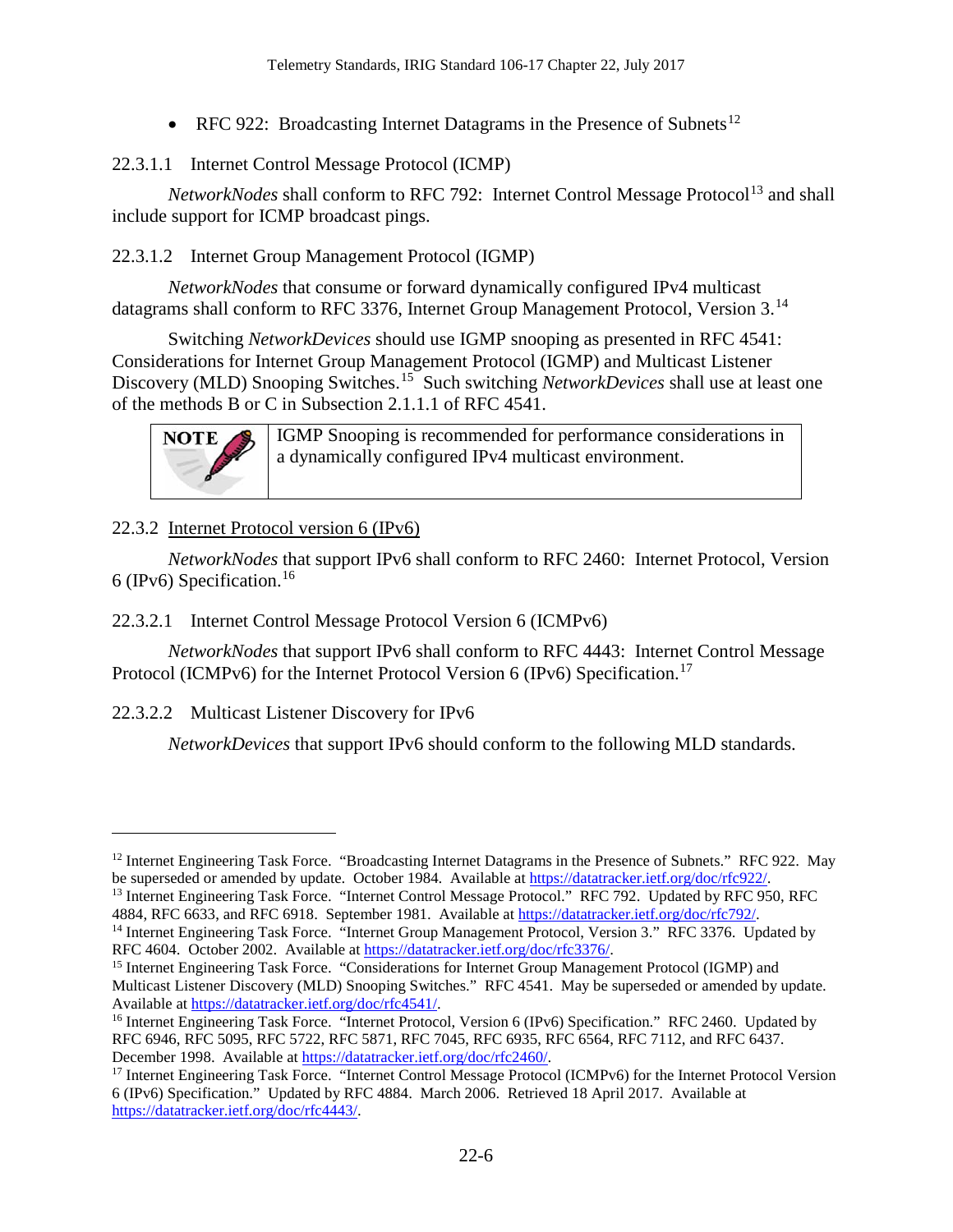- RFC 3810: Multicast Listener Discovery Version 2 (MLDv2) for IPv6<sup>[18](#page-10-3)</sup>
- RFC 4604: Using Internet Group Management Protocol Version 3 (IGMPv3) and Multicast Listener Discovery Protocol Version 2 (MLDv2) for Source-Specific Multicast $19$

## <span id="page-10-0"></span>22.3.3 IP Datagram Transmission

*NetworkNodes* shall conform to the following core standards for the transmission of IP datagrams.

- RFC 894: A Standard for the Transmission of IP Datagrams over Ethernet  $Networks<sup>20</sup>$  $Networks<sup>20</sup>$  $Networks<sup>20</sup>$
- RFC 1042: A Standard for the Transmission of IP Datagrams over IEEE 802 Networks $^{21}$  $^{21}$  $^{21}$

## <span id="page-10-1"></span>22.3.4 Protocol Independent Multicast

*NetworkDevices* that perform routing functions shall conform to RFC 4601: Protocol Independent Multicast – Sparse Mode (PIM-SM) Protocol Specification (Revised).<sup>[22](#page-10-7)</sup>

#### <span id="page-10-2"></span>22.3.5 Network Routing

*NetworkNodes* (which includes *NetworkDevices*) shall be capable of being configured to use static routes as defined in Section 7.4 of RFC 1812.



 $\overline{a}$ 

It is expected that this capability is a default capability provided by the host operating system (e.g. the linux *route* command).

*NetworkDevices* that provide network-layer services shall be capable of being configured to use static routes for unicast and multicast traffic.

*NetworkDevices* that provide IPv4 routing functionality should be capable of running the interior routing protocol found in RFC [23](#page-10-8)28: OSPF Version  $2^{23}$ 

<span id="page-10-4"></span>Updated by RFC 4604. June 2004. Retrieved 18 April 2017. Available at [https://datatracker.ietf.org/doc/rfc3810/.](https://datatracker.ietf.org/doc/rfc3810/) <sup>19</sup> Internet Engineering Task Force. "Using Internet Group Management Protocol Version 3 (IGMPv3) and Multicast Listener Discovery Protocol Version 2 (MLDv2) for Source-Specific Multicast." RFC 4604. May be superseded or amended by update. Retrieved 18 April 2017. Available at [https://datatracker.ietf.org/doc/rfc4604/.](https://datatracker.ietf.org/doc/rfc4604/) <sup>20</sup> Internet Engineering Task Force. "A Standard for the Transmission of IP Datagrams over Ethernet Networks." RFC 894. May be superseded or amended by update. Retrieved 18 April 2017. Available at [https://datatracker.ietf.org/doc/rfc894/.](https://datatracker.ietf.org/doc/rfc894/)

<span id="page-10-3"></span><sup>18</sup> Internet Engineering Task Force. "Multicast Listener Discover Version 2 (MLDv2) for IPv6." RFC 3810.

<span id="page-10-6"></span><span id="page-10-5"></span><sup>&</sup>lt;sup>21</sup> Internet Engineering Task Force. "A Standard for the Transmission of IP Datagrams over IEEE 802 Networks." RFC 1042. February 1988. May be superseded or amended by update. Retrieved 18 April 2017. Available at [https://datatracker.ietf.org/doc/rfc1042/.](https://datatracker.ietf.org/doc/rfc1042/)

<span id="page-10-7"></span> $^{22}$  Internet Engineering Task Force. "Protocol Independent Multicast – Sparse Mode (PIM-SM) Protocol Specification." RFC 4601. Updated by RFC 5796, RFC 6226, and RFC 5059. August 2006. Retrieved 18 April 2017. Available at [https://datatracker.ietf.org/doc/rfc4601/.](https://datatracker.ietf.org/doc/rfc4601/)

<span id="page-10-8"></span><sup>&</sup>lt;sup>23</sup> Internet Engineering Task Force. "OSPF Version 2." RFC 2328. Updated by RFC 6845, RFC 5709, RFC 8042, RFC 7474, RFC 6549, and RFC 6860. April 1998. Retrieved 18 April 2017. Available at [https://datatracker.ietf.org/doc/rfc2328/.](https://datatracker.ietf.org/doc/rfc2328/)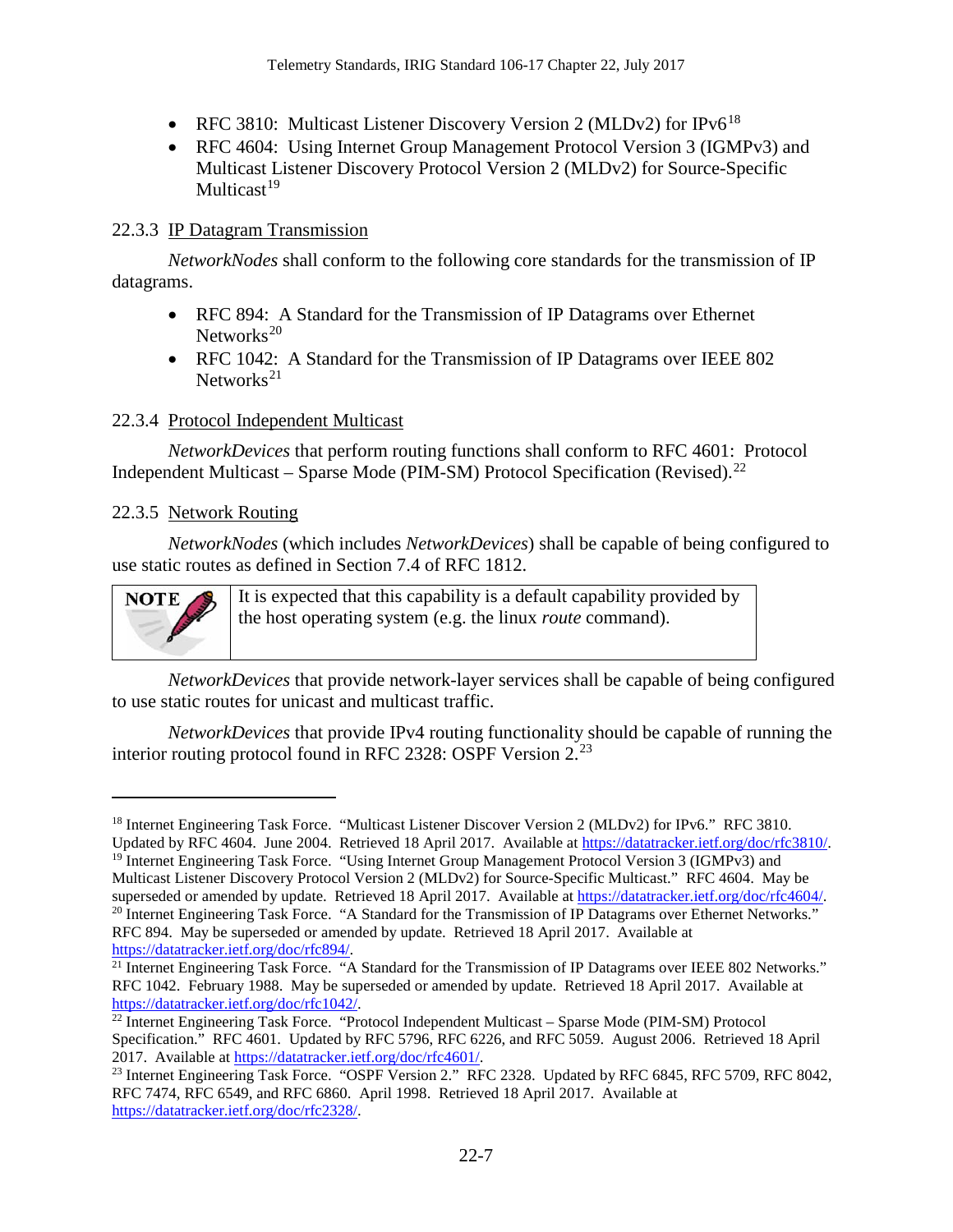*NetworkDevices* that provide IPv6 routing functionality should be capable of running the following interior routing protocol: RFC 5340: OSPF for IPv6.<sup>[24](#page-11-4)</sup>

# <span id="page-11-0"></span>**22.4 Transport Layer Protocols**

## <span id="page-11-1"></span>22.4.1 Transmission Control Protocol

*NetworkNodes* that implement TCP shall conform to RFC 793: Transmission Control Protocol.<sup>[25](#page-11-5)</sup>

*NetworkNodes* using TCP shall conform to RFC 5681: TCP Congestion Control. [26](#page-11-6)

## <span id="page-11-2"></span>22.4.2 User Datagram Protocol (UDP)

 $\overline{a}$ 

*NetworkNodes* that implement UDP shall conform to RFC 768: User Datagram Protocol.<sup>[27](#page-11-7)</sup>

# <span id="page-11-3"></span>22.4.3 Transport Layer Security (TLS) and Secure Sockets Layer (SSL)

*NetworkNodes* that implement TLS and/or SSL shall conform to the following standards for cryptographic protocols.

- RFC 6101: The Secure Sockets Layer (SSL) Protocol Version  $3.0^{28}$  $3.0^{28}$  $3.0^{28}$
- RFC 5246: The Transport Layer Security (TLS) Protocol Version  $1.2^{29}$  $1.2^{29}$  $1.2^{29}$



Certificate generation and exchanges shall be in accordance with the profile identified in RFC 5280: Internet X.509 Public Key Infrastructure Certificate and Certificate Revocation List (CRL) Profile. [30](#page-11-10)

<span id="page-11-4"></span><sup>&</sup>lt;sup>24</sup> Internet Engineering Task Force. "OSPF for IPv6." RFC 5340. Updated by RFC 7503, RFC 6845, and RFC 6860. July 2008. Retrieved 18 April 2017. Available at [https://datatracker.ietf.org/doc/rfc5340/.](https://datatracker.ietf.org/doc/rfc5340/)

<span id="page-11-5"></span><sup>&</sup>lt;sup>25</sup> Internet Engineering Task Force. "Transmission Control Protocol." RFC 793. Updated by RFC 6093, RFC 3168, RFC 1122, and RFC 6528. September 1981. Retrieved 18 April 2017. Available at [https://datatracker.ietf.org/doc/rfc793/.](https://datatracker.ietf.org/doc/rfc793/)

<span id="page-11-6"></span><sup>&</sup>lt;sup>26</sup> Internet Engineering Task Force. "TCP Congestion Control." RFC 5681. September 2009. May be superseded or amended by update. Retrieved 18 April 2017. Available at [https://datatracker.ietf.org/doc/rfc5681/.](https://datatracker.ietf.org/doc/rfc5681/)

<span id="page-11-7"></span><sup>&</sup>lt;sup>27</sup> Internet Engineering Task Force. "User Datagram Protocol." RFC 768. 28 August 1980. May be superseded or amended by update. Retrieved 18 April 2017. Available at [https://datatracker.ietf.org/doc/rfc768/.](https://datatracker.ietf.org/doc/rfc768/)

<span id="page-11-8"></span><sup>&</sup>lt;sup>28</sup> Internet Engineering Task Force. "The Secure Sockets Layer (SSL) Protocol Version 3.0." RFC 6101. August 2011. May be superseded or amended by update. Retrieved 18 April 2017. Available at [https://datatracker.ietf.org/doc/rfc6101/.](https://datatracker.ietf.org/doc/rfc6101/)

<span id="page-11-9"></span><sup>&</sup>lt;sup>29</sup> Internet Engineering Task Force. "The Transport Layer Security (TLS) Protocol Version 1.2." RFC 5246.

Updated by many. August 2008. Retrieved 18 April 2017. Available a[t https://datatracker.ietf.org/doc/rfc5246/.](https://datatracker.ietf.org/doc/rfc5246/)

<span id="page-11-10"></span><sup>&</sup>lt;sup>30</sup> Internet Engineering Task Force. "Internet X.509 Public Key Infrastructure Certificate and Certificate Revocation List (CRL) Profile." RFC 5280. Updated by RFC 6818. May 2008. Retrieved 18 April 2017. Available at [https://datatracker.ietf.org/doc/rfc5280/.](https://datatracker.ietf.org/doc/rfc5280/)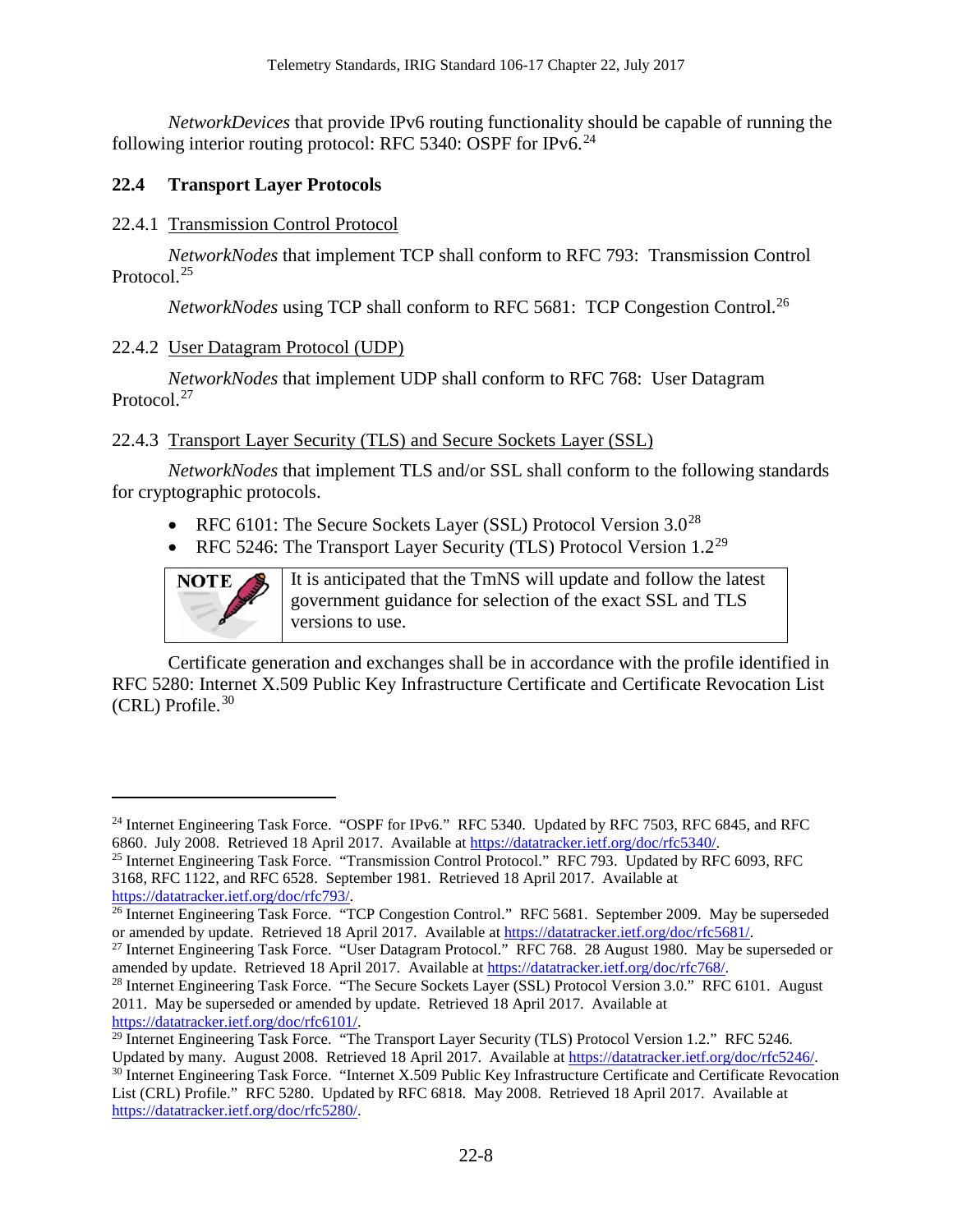# <span id="page-12-0"></span>**22.5 Application Layer Protocols**

#### <span id="page-12-1"></span>22.5.1 Core *NetworkNode* Protocols

#### 22.5.1.1 Host/Address Configuration

*NetworkNodes* requiring IPv4 addressing should conform to RFC 4632: Classless Inter-Domain Routing (CIDR): The Internet Address Assignment and Aggregation Plan.<sup>[31](#page-12-2)</sup>

*NetworkNodes* requiring IPv6 addressing should conform to RFC 4291: IP Version 6 Addressing Architecture. [32](#page-12-3)

#### *22.5.1.1.1 Static Configuration*

*NetworkNodes* requiring IPv4 address configuration shall support static IP address assignment, conforming to RFC 950: Internet Standard Subnetting Procedure.<sup>[33](#page-12-4)</sup>

*NetworkNodes* requiring IPv6 address configuration shall support static IP address assignment.

#### *22.5.1.1.2 Dynamic Configuration*

A *TmNS Network* incorporating IPv4 shall support dynamic IP address assignment, conforming to RFC 2131: Dynamic Host Configuration Protocol.<sup>[34](#page-12-5)</sup>

A *TmNS Network* incorporating IPv6 shall support IPv6 Stateless Address Autoconfiguration as specified in Subsection [22.2.2.7.2.](#page-8-8)

A *TmNS Network* incorporating IPv6 that requires dynamic IP address assignment shall conform to RFC 3315: Dynamic Host Configuration Protocol for IPv6 (DHCPv6).<sup>[35](#page-12-6)</sup>

#### 22.5.1.2 Domain Name Services

 $\overline{a}$ 

*NetworkNodes* that use domain name labels shall conform to the following core name service standards.

• RFC 1034: Domain names – concepts and facilities  $36$ 

<span id="page-12-4"></span><sup>33</sup> Internet Engineering Task Force. "Internet Standard Subnetting Procedure." RFC 950. Updated by RFC 6918. August 1985. Retrieved 18 April 2017. Available at [https://datatracker.ietf.org/doc/rfc950/.](https://datatracker.ietf.org/doc/rfc950/)

<span id="page-12-5"></span><sup>34</sup> Internet Engineering Task Force. "Dynamic Host Configuration Protocol." RFC 2131. Updated by RFC 6842, RFC 4361, RFC 5494, and RFC 3396. March 1997. Retrieved 18 April 2017. Available at [https://datatracker.ietf.org/doc/rfc2131/.](https://datatracker.ietf.org/doc/rfc2131/)

<span id="page-12-2"></span><sup>&</sup>lt;sup>31</sup> Internet Engineering Task Force. "Classless Inter-domain Routing (CIDR): The Internet Address Assignment and Aggregation Plan." RFC 4632. August 2006. May be superseded or amended by update. Retrieved 18 April 2017. Available at [https://datatracker.ietf.org/doc/rfc4632/.](https://datatracker.ietf.org/doc/rfc4632/)

<span id="page-12-3"></span><sup>&</sup>lt;sup>32</sup> Internet Engineering Task Force. "IP Version 6 Addressing Architecture." RFC 4291. Updated by RFC 7371, RFC 7136, RFC 5952. RFC 8064, RFC 7346, and RFC 6052. February 2006. Retrieved 18 April 2017. Available a[t https://datatracker.ietf.org/doc/rfc4291/.](https://datatracker.ietf.org/doc/rfc4291/)

<span id="page-12-6"></span><sup>&</sup>lt;sup>35</sup> Internet Engineering Task Force. "Dynamic Host Configuration Protocol for IPv6 (DHCPv6)." RFC 3315. Updated by RFC 7083, RFC 6221, RFC 7227, RFC 5494, RFC 7283, RFC 7550, RFC 4361, RFC 6644, and RFC 6422. July 2003. Retrieved 18 April 2017. Available at [https://datatracker.ietf.org/doc/rfc3315/.](https://datatracker.ietf.org/doc/rfc3315/)

<span id="page-12-7"></span><sup>36</sup> Internet Engineering Task Force. "Domain Names – Concepts and Facilities." RFC 1034. Updated by many. November 1987. Retrieved 18 April 2017. Available at [https://datatracker.ietf.org/doc/rfc1034/.](https://datatracker.ietf.org/doc/rfc1034/)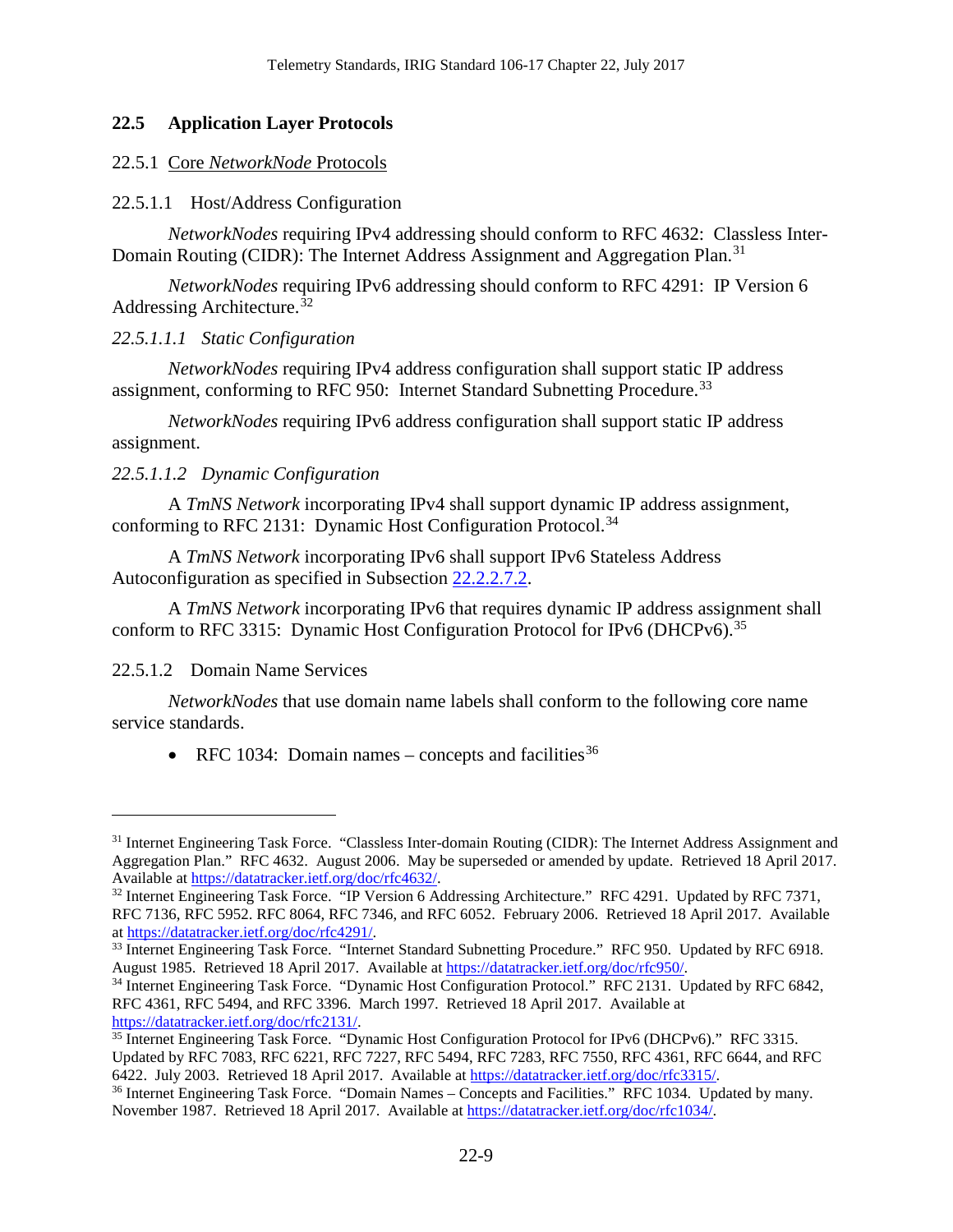• RFC 1035: Domain names – implementation and specification<sup>[37](#page-13-0)</sup>

# 22.5.1.3 Time Synchronization

*NetworkNodes* requiring network time synchronization shall support network time synchronization as specified in IEEE 1588-2008: Precision Time Protocol (PTP) Version 2.<sup>[38](#page-13-1)</sup>

## *22.5.1.3.1 IEEE 1588 Master Clock*

*NetworkNodes* performing as IEEE 1588 masters shall support the master clock interface as specified in IEEE 1588-2008.

Master clocks compliant with IEEE 1588-2008:

- shall be able to synchronize with an external source;
- should synchronize with the Global Positioning System (GPS) external time reference (see Subsection [22.5.1.3.5\)](#page-14-1);
- shall use the PTP epoch when performing as the IEEE 1588 grandmaster clock;
- shall use an internal reference clock that tracks a best estimate of GPS time in the absence of an external time synchronization reference.

# *22.5.1.3.2 IEEE 1588 Slave Clock*

*NetworkNodes* requiring time synchronization to an IEEE 1588-2008 master clock shall support the slave clock interface as specified in IEEE 1588-2008.

Slave clocks shall continue to run freely using the last known time in the absence of a grandmaster clock on the network.

#### *22.5.1.3.3 IEEE 1588 Boundary Clock*

 $\overline{a}$ 

*NetworkDevices* that transport time synchronization data to devices requiring a high degree of synchronization shall support boundary clock techniques or approaches that are interoperable with boundary clocks (e.g., transparent clock implementations) as specified in IEEE 1588-2008.

#### *22.5.1.3.4 One Pulse-Per-Second (1 PPS) Outputs on IEEE 1588 Devices*

*NetworkNodes* with IEEE 1588-2008 master or slave clocks should support external 1 PPS outputs to allow verification of time signal lock between distributed clocks within one microsecond.

- 1 PPS outputs should be compatible with standard 0-to-5-volts direct current transistor-transistor logic levels.
- The rising edge of the pulse shall define the beginning of a second.
- The duty cycle of the 1 PPS signal shall be between 5% and 95%.

<span id="page-13-0"></span><sup>&</sup>lt;sup>37</sup> Internet Engineering Task Force. "Domain Names – Implementation and Specification." RFC 1035. Updated by many. November 1987. Retrieved 18 April 2017. Available at [https://datatracker.ietf.org/doc/rfc1035/.](https://datatracker.ietf.org/doc/rfc1035/)

<span id="page-13-1"></span><sup>38</sup> Institute of Electrical and Electronics Engineers. IEEE Standard for a Precision Clock Synchronization Protocol for Networked Measurement and Control Systems. IEEE 1588-2008. Geneva: International Electrotechnical Commission, 2008.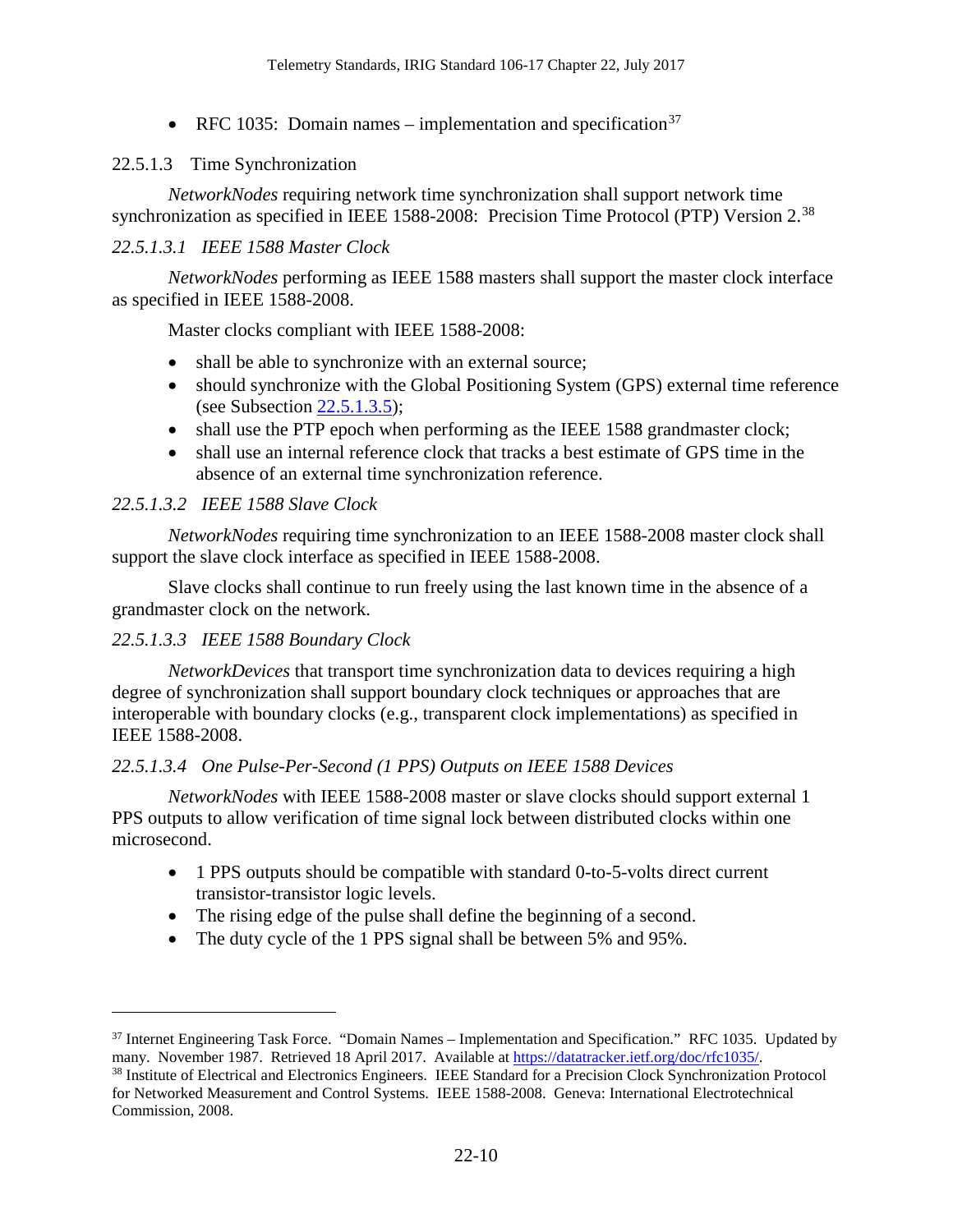• The pulse rise time between the 10% and 90% amplitude points shall be less than or equal to one microsecond.

#### <span id="page-14-1"></span>*22.5.1.3.5 Global Positioning System*

The GPS external time reference interface shall implement the GPS Space Segment RF waveform interface and the GPS Navigation User Segment interface as specified in IS-GPS-200H, NAVSTAR Global Positioning System (GPS) Interface Specification.<sup>[39](#page-14-2)</sup>

#### *22.5.1.3.6 TmNS Time Format*

The TmNS-specific time format describes a time format for encoding timestamps in a textual representation.

```
 TmNStimestamp = TmNSdate "T" TmNStime
 TmNSdate = 8DIGIT ; < YYYYMMDD > 
TmNStime = 6DIGIT [ "." 1*9DIGIT ] ; < hhmmss.fraction >
   where:
       YYYY is the four-digit year 
       MM is month (01-12) 
       DD is day of the month (01-31) 
       hh is hours on a 24-hour clock (00-23) 
       mm is minutes (00-59) 
       ss is seconds (00-59) 
       fraction is the fractional portion of the seconds
```
# 22.5.1.4 Information Assurance and Encryption

*22.5.1.4.1 High Assurance Internet Protocol Encryptor*

*NetworkNodes* that provide Information Assurance services shall comply with High Assurance Internet Protocol Encryptor (HAIPE) Interoperability Specification (IS).

*22.5.1.4.2 Advanced Encryption Standard (AES)*

*NetworkNodes* that support AES data encryption shall comply with NIST FIPS PUB 197: Advanced Encryption Standard (AES).<sup>[40](#page-14-3)</sup>

<span id="page-14-0"></span>22.5.2 Core *TmNSApp* Protocols

 $\overline{a}$ 

22.5.2.1 Simple Network Management Protocol (SNMP)

All *TmNS manageable applications* (*TMAs*) shall conform to the following management protocol standards.

<span id="page-14-2"></span><sup>39</sup> Global Positioning Systems Directorate. "Navstar GPS Space Segment/Navigation User Interfaces." IS-GPS-200H. 24 September 2013. May be superseded by update. Retrieved 18 April 2017. Available at [http://www.gps.gov/technical/icwg/IS-GPS-200H.pdf.](http://www.gps.gov/technical/icwg/IS-GPS-200H.pdf)

<span id="page-14-3"></span><sup>&</sup>lt;sup>40</sup> National Institute of Standards and Technology. "Specification for the Advanced Encryption Standard (AES)." FIPS PUB 197. 26 November, 2001. May be superseded by update. Available at [http://nvlpubs.nist.gov/nistpubs/FIPS/NIST.FIPS.197.pdf.](http://nvlpubs.nist.gov/nistpubs/FIPS/NIST.FIPS.197.pdf)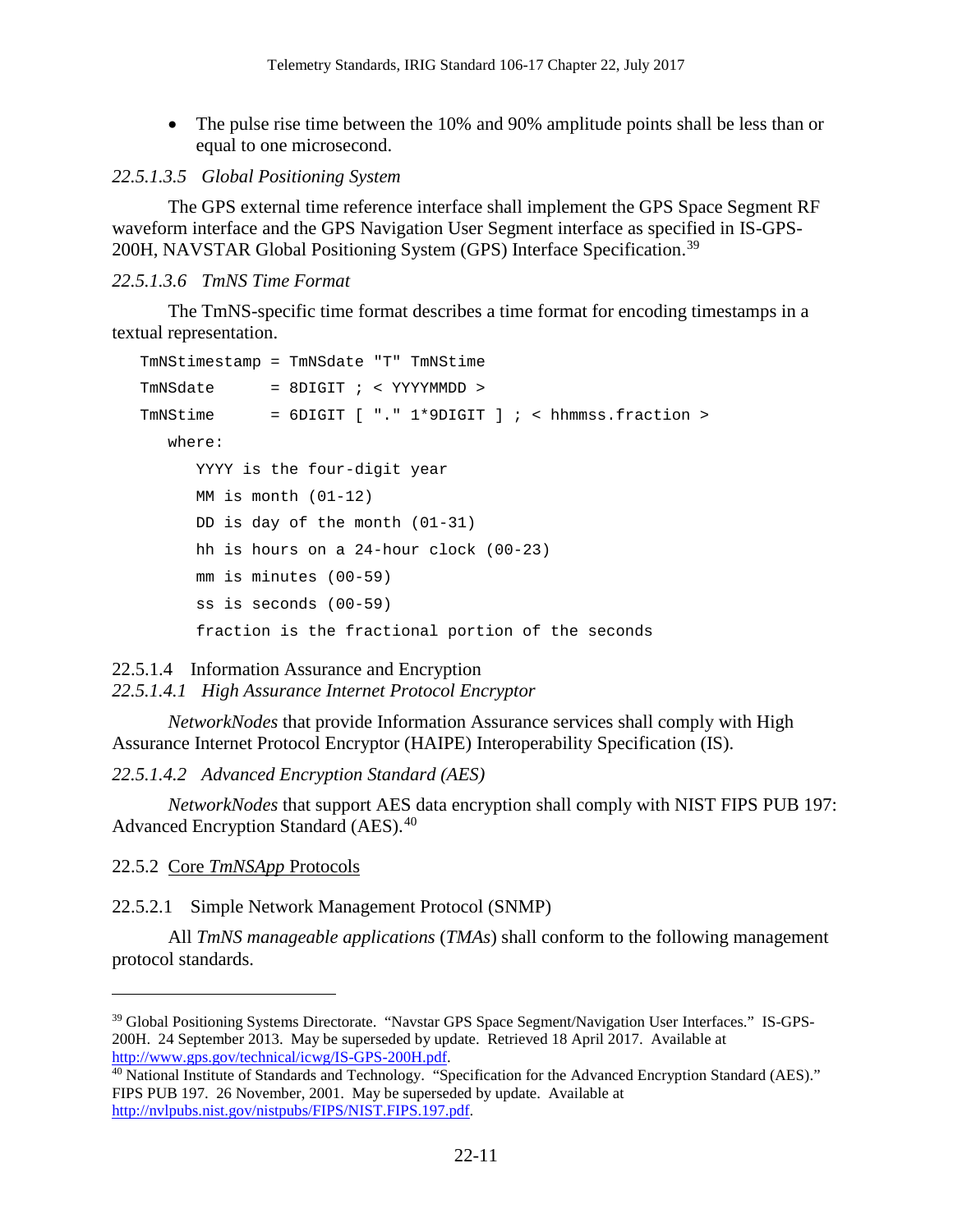- RFC 3411: An Architecture for Describing Simple Network Management Protocol (SNMP) Management Frameworks $41$
- RFC 3413: Simple Network Management Protocol (SNMP) Applications<sup>[42](#page-15-1)</sup>
- RFC 2579: Textual Conventions for  $\text{SMIv2}^{43}$  $\text{SMIv2}^{43}$  $\text{SMIv2}^{43}$

[Chapter 25](http://www.wsmr.army.mil/RCCsite/Documents/106-17_Telemetry_Standards/Chapter25.pdf) defines the specific SNMP-based resources.

Error handling is detailed by the SNMP RFCs referenced in this document. Some key SNMP protocol error cases are emphasized here for clarity:

- The SNMP exception value of noSuchObject(0) shall be returned for each variable not implemented, as stated in RFC  $3416^{44}$ ;
- Unsupported enumerations or value ranges shall return an SNMP error-status of inconsistentValue(12), as stated in RFC 3416.

#### *22.5.2.1.1 SNMP Version 3*

 $\overline{a}$ 

The *TMAs* that implement SNMPv3 shall support the following RFCs.

- RFC 3410: Introduction and Applicability Statements for Internet Standard Management Framework<sup>[45](#page-15-4)</sup>
- RFC 3412: Message Processing and Dispatching for the Simple Network Management Protocol (SNMP)<sup>[46](#page-15-5)</sup>
- RFC 3414: User-based Security Model (USM) for version 3 of the Simple Network Management Protocol (SNMP)<sup>[47](#page-15-6)</sup>
- RFC 3415: View-based Access Control Model (VACM) for the Simple Network Management Protocol (SNMP)<sup>[48](#page-15-7)</sup>

<span id="page-15-0"></span><sup>41</sup> Internet Engineering Task Force. "An Architecture for Describing Simple Network Management Protocol (SNMP) Management Frameworks." RFC 3411. Updated by RFC 5343 and RFC 5590. December 2002. Retrieved 18 April 2017. Available at [https://datatracker.ietf.org/doc/rfc3411/.](https://datatracker.ietf.org/doc/rfc3411/)

<span id="page-15-1"></span><sup>&</sup>lt;sup>42</sup> Internet Engineering Task force. "Simple Network Management Protocol (SNMP) Applications." RFC 3413. May be superseded or amended by update. Retrieved 18 April 2017. Available at [https://datatracker.ietf.org/doc/rfc3413/.](https://datatracker.ietf.org/doc/rfc3413/)

<span id="page-15-2"></span><sup>&</sup>lt;sup>43</sup> Internet Engineering Task Force. "Textual Conventions for SMIv2." RFC 2579. April 1999. May be superseded or amended by update. Retrieved 18 April 2017. Available at [https://datatracker.ietf.org/doc/rfc2579/.](https://datatracker.ietf.org/doc/rfc2579/)

<span id="page-15-3"></span><sup>44</sup> Internet Engineering Task Force. "Version 2 of the Protocol Operations for the Simple Network Management Protocol (SNMP)." RFC 3416. December 2002. May be superseded or amended by update. Retrieved 18 April 2017. Available at [https://datatracker.ietf.org/doc/rfc3416/.](https://datatracker.ietf.org/doc/rfc3416/)

<span id="page-15-4"></span><sup>45</sup> Internet Engineering Task Force. "Introduction and Applicability Statements for Internet Standard Management Framework." RFC 3410. December 2002. May be superseded or amended by update. Retrieved 18 April 2017. Available at [https://datatracker.ietf.org/doc/rfc3410/.](https://datatracker.ietf.org/doc/rfc3410/)

<span id="page-15-5"></span><sup>46</sup> Internet Engineering Task Force. "Message Processing and Dispatching for the Simple Network Management Protocol (SNMP)." RFC 3412. Updated by RFC 5590. December 2002. Retrieved 18 April 2017. Available at [https://datatracker.ietf.org/doc/rfc3412/.](https://datatracker.ietf.org/doc/rfc3412/)

<span id="page-15-6"></span><sup>47</sup> Internet Engineering Task Force. "User-based Security Model (USM) for version 3 of the Simple Network Management Protocol (SNMPv3)." RFC 3414. Updated by RFC 5590. December 2002. Retrieved 18 April 2017. Available at [https://datatracker.ietf.org/doc/rfc3414/.](https://datatracker.ietf.org/doc/rfc3414/)

<span id="page-15-7"></span><sup>48</sup> Internet Engineering Task Force. "View-based Access Control Model (VACM) for the Simple Network Management Protocol (SNMP)." RFC 3415. December 2002. May be superseded or amended by update. Retrieved 18 April 2017. Available at [https://datatracker.ietf.org/doc/rfc3415/.](https://datatracker.ietf.org/doc/rfc3415/)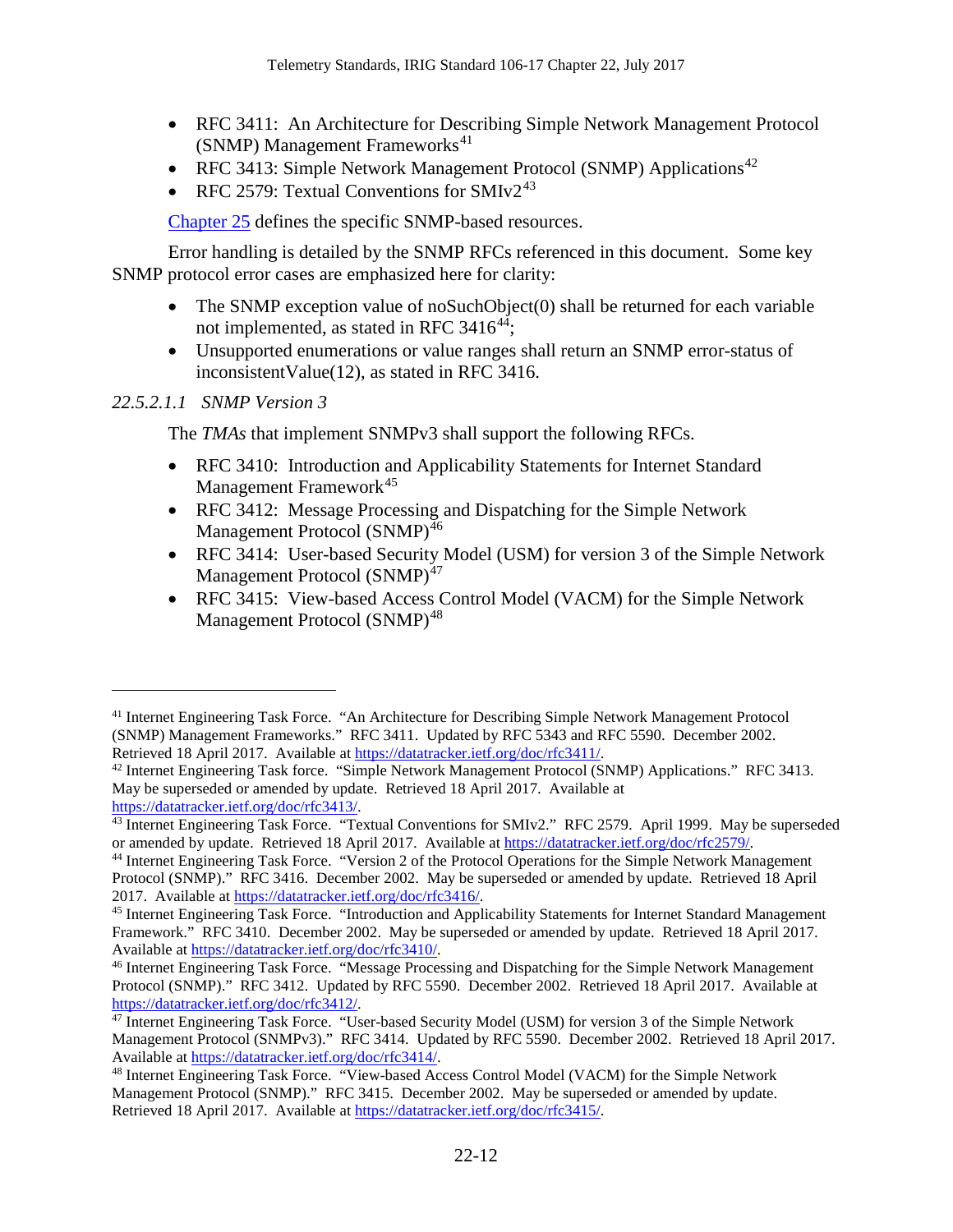- RFC 3417: Transport Mappings for the Simple Network Management Protocol  $(SNMP)^{49}$  $(SNMP)^{49}$  $(SNMP)^{49}$
- RFC 3826: The Advanced Encryption Standard (AES) Cipher Algorithm in the SNMP User-based Security Model<sup>[50](#page-16-1)</sup>

### *22.5.2.1.2 SNMP Version 2c*

The *TMAs* that implement SNMPv2c shall support the following RFCs.

- RFC 1901: Introduction to Community-based SNMPv2 $51$
- RFC 2578: Structure of Management Information Version 2 (SMIv2)<sup>[52](#page-16-3)</sup>
- RFC 3416

 $\overline{a}$ 

## 22.5.2.2 Hypertext Transfer Protocol (HTTP)

The *TmNSApps* that support HTTP shall conform to the following protocol standards.

- RFC 7230: Hypertext Transfer Protocol (HTTP/1.1): Message Syntax and Routing<sup>[53](#page-16-4)</sup>
- RFC 7231: Hypertext Transfer Protocol (HTTP/1.1): Semantics and Content<sup>[54](#page-16-5)</sup>
- RFC 7232: Hypertext Transfer Protocol (HTTP/1.1): Conditional Requests<sup>[55](#page-16-6)</sup>
- RFC 7233: Hypertext Transfer Protocol (HTTP/1.1): Range Requests<sup>[56](#page-16-7)</sup>
- RFC 7234: Hypertext Transfer Protocol (HTTP/1.1): Caching<sup>[57](#page-16-8)</sup>

<span id="page-16-0"></span><sup>49</sup> Internet Engineering Task Force. "Transport Mappings for the Simple Network Management Protocol (SNMP)." RFC 3417. Updated by RFC 4789 and R FC 5590. December 2002. Retrieved 18 April 2017. Available at [https://datatracker.ietf.org/doc/rfc3417/.](https://datatracker.ietf.org/doc/rfc3417/)

<span id="page-16-1"></span><sup>50</sup> Internet Engineering Task Force. "The Advanced Encryption Standard (AES) Cipher Algorithm in the SNMP User-based Security Model." RFC 3826. June 2004. May be superseded or amended by update. Retrieved 18 April 2017. Available at [https://datatracker.ietf.org/doc/rfc3826/.](https://datatracker.ietf.org/doc/rfc3826/)

<span id="page-16-2"></span><sup>&</sup>lt;sup>51</sup> Internet Engineering Task Force. "Introduction to Community-based SNMPv2." RFC 1901. January 1996. May be superseded or amended by update. Retrieved 18 April 2017. Available at [https://datatracker.ietf.org/doc/rfc1901/.](https://datatracker.ietf.org/doc/rfc1901/)

<span id="page-16-3"></span><sup>52</sup> Internet Engineering Task Force. "Structure of Management Information Version 2 (SMIv2)." RFC 2578. April 1999. May be superseded or amended by update. Retrieved 18 April 2017. Available at [https://datatracker.ietf.org/doc/rfc2578/.](https://datatracker.ietf.org/doc/rfc2578/)

<span id="page-16-4"></span><sup>53</sup> Internet Engineering Task Force. "Hypertext Transfer Protocol (HTTP/1.1): Message Syntax and Routing." RFC 7230. June 2014. May be superseded or amended by update. Retrieved 18 April 2017. Available at [https://datatracker.ietf.org/doc/rfc7230/.](https://datatracker.ietf.org/doc/rfc7230/)

<span id="page-16-5"></span><sup>54</sup> Internet Engineering Task Force. "Hypertext Transfer Protocol (HTTP/1.1): Semantics and Content." RFC 7231. June 2014. May be superseded or amended by update. Retrieved 18 April 2017. Available at [https://datatracker.ietf.org/doc/rfc7231/.](https://datatracker.ietf.org/doc/rfc7231/)

<span id="page-16-6"></span><sup>&</sup>lt;sup>55</sup> Internet Engineering Task Force. "Hypertext Transfer Protocol (HTTP/1.1): Conditional Requests." RFC 7232. June 2014. May be superseded or amended by update. Retrieved 18 April 2017. Available at [https://datatracker.ietf.org/doc/rfc7232/.](https://datatracker.ietf.org/doc/rfc7232/)

<span id="page-16-7"></span><sup>56</sup> Internet Engineering Task Force. "Hypertext Transfer Protocol (HTTP/1.1): Range Requests." RFC 7233. June 2014. May be superseded or amended by update. Retrieved 18 April 2017. Available at [https://datatracker.ietf.org/doc/rfc7233/.](https://datatracker.ietf.org/doc/rfc7233/)

<span id="page-16-8"></span><sup>57</sup> Internet Engineering Task Force. "Hypertext Transfer Protocol (HTTP/1.1): Caching." RFC 7234. June 2014. May be superseded or amended by update. Retrieved 18 April 2017. Available at [https://datatracker.ietf.org/doc/rfc7234/.](https://datatracker.ietf.org/doc/rfc7234/)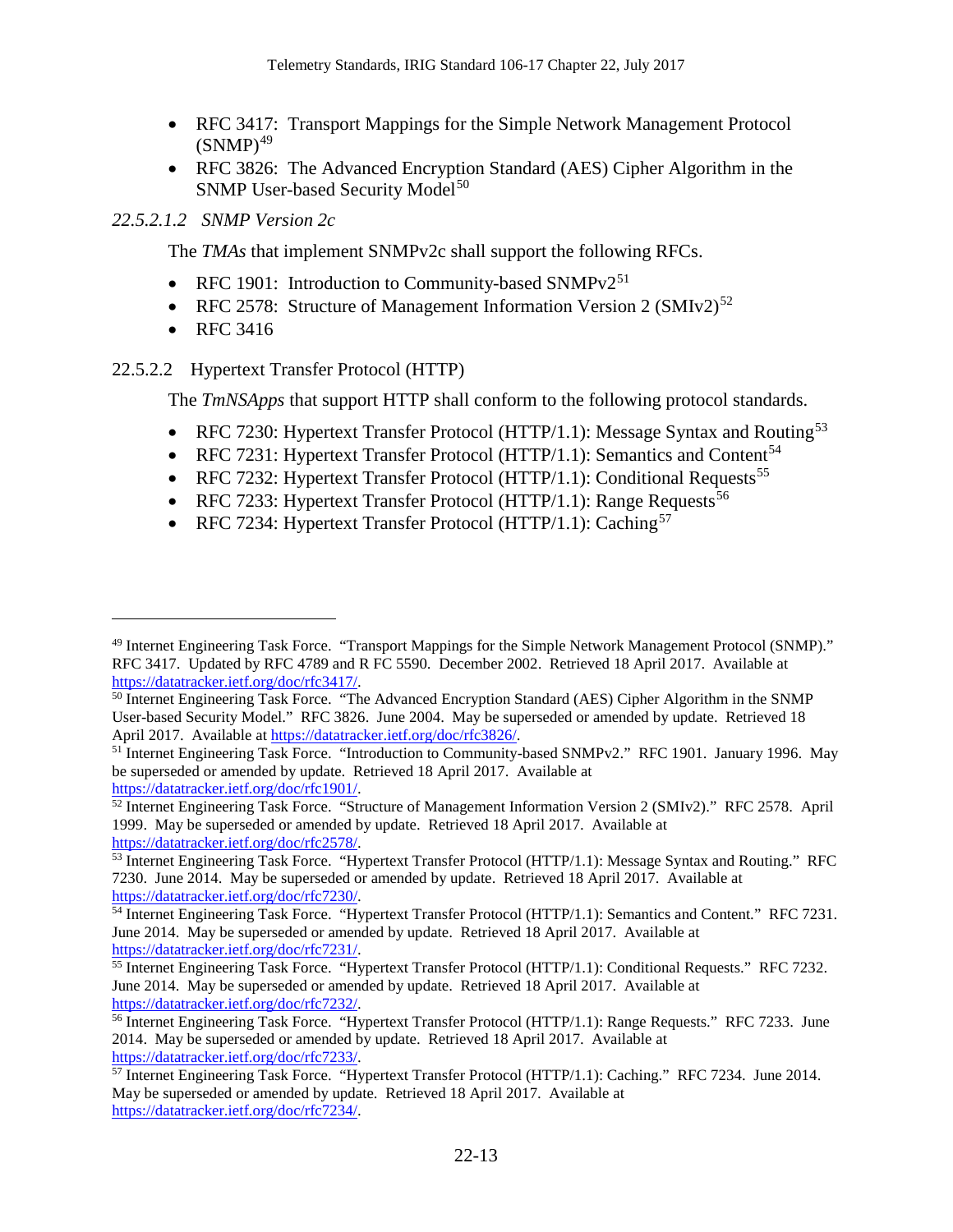• RFC 7235: Hypertext Transfer Protocol (HTTP/1.1): Authentication<sup>[58](#page-17-0)</sup>

## 22.5.2.3 Real Time Streaming Protocol (RTSP)

The *TmNSApps* that support TmNS Data Delivery using a *DataDeliveryControlChannel*  shall exchange control commands and parameters using RTSP, as specified in RFC 2326: Real Time Streaming Protocol (RTSP). [59](#page-17-1)

[Chapter 26](http://www.wsmr.army.mil/RCCsite/Documents/106-17_Telemetry_Standards/Chapter26.pdf) defines the *DataDeliveryControlChannel*, which is an augmentation of the RTSP specification.

#### 22.5.2.4 File Transfer

The *TmNSApps* that support file transfer services shall support RFC 959: File Transfer Protocol (FTP).<sup>[60](#page-17-2)</sup>

#### 22.5.2.5 Voice Over IP

 $\overline{a}$ 

The *TmNSApps* that provide voice services shall comply with one or more of the following Voice over IP standards.

- International Telecommunication Union (ITU) H.323 Packet Based Multimedia  $Commonization<sup>61</sup>$  $Commonization<sup>61</sup>$  $Commonization<sup>61</sup>$
- RFC 3261: SIP: Session Initiation Protocol<sup>[62](#page-17-4)</sup>
- RFC 3550: RTP: A Transport Protocol for Real-Time Applications<sup>[63](#page-17-5)</sup>

The *TmNSApps* that provide voice services shall comply with one or more of the following coder-decoder standards.

- ITU-T G.711 Pulse Code Modulation  $(PCM)^{64}$  $(PCM)^{64}$  $(PCM)^{64}$
- ITU-T G.726 Adaptive Differential Pulse Code Modulation (ADPCM)<sup>[65](#page-17-7)</sup>

<span id="page-17-0"></span><sup>&</sup>lt;sup>58</sup> Internet Engineering Task Force. "Hypertext Transfer Protocol (HTTP/1.1): Authentication." RFC 7235. June 2014. May be superseded or amended by update. Retrieved 18 April 2017. Available at [https://datatracker.ietf.org/doc/rfc7235/.](https://datatracker.ietf.org/doc/rfc7235/)

<span id="page-17-1"></span><sup>&</sup>lt;sup>59</sup> Internet Engineering Task Force. "Real Time Streaming Protocol (RTSP)." RFC 2326. Obsoleted by RFC 7826. April 1998. Retrieved 18 April 2017. Available at [https://datatracker.ietf.org/doc/rfc2326/.](https://datatracker.ietf.org/doc/rfc2326/)

<span id="page-17-2"></span><sup>&</sup>lt;sup>60</sup> Internet Engineering Task Force. "File Transfer Protocol (FTP)." RFC 959. Updated by RFC 3659, RFC 7151, RFC 2640, RFC 2773, RFC 2228, and RFC 5797. October 1985. Retrieved 18 April 2017. Available at [https://datatracker.ietf.org/doc/rfc959/.](https://datatracker.ietf.org/doc/rfc959/)

<span id="page-17-3"></span><sup>61</sup> International Telecommunication Union. "Packet-based multimedia communications systems." ITU-T H.323. December 2009. May be superseded by update. Retrieved 18 April 2017. Available at [https://www.itu.int/rec/T-](https://www.itu.int/rec/T-REC-H.323/en)[REC-H.323/en.](https://www.itu.int/rec/T-REC-H.323/en)

<span id="page-17-4"></span><sup>62</sup> Internet Engineering Task Force. "SIP: Session Initiation Protocol." RFC 3261. Updated by many. June 2002. Retrieved 18 April 2017. Available at [https://datatracker.ietf.org/doc/rfc3261/.](https://datatracker.ietf.org/doc/rfc3261/)

<span id="page-17-5"></span><sup>&</sup>lt;sup>63</sup> Internet Engineering Task Force. "RTP: A Transport Protocol for Real-Time Applications." RFC 3550. Updated by RFC 7022, RFC 5761, RFC 8108, RFC 8083, RFC 6222, RFC 6051, RFC 5506, RFC 7160, and RFC 7164. July 2003. Retrieved 18 April 2017. Available at [https://datatracker.ietf.org/doc/rfc3550/.](https://datatracker.ietf.org/doc/rfc3550/)

<span id="page-17-6"></span><sup>&</sup>lt;sup>64</sup> International Telecommunication Union. "Pulse Code Modulation (PCM) of Voice Frequencies." ITU-T G.711. May be superseded by update. Retrieved 18 April 2017. Available at [https://www.itu.int/rec/T-REC-G.711/en.](https://www.itu.int/rec/T-REC-G.711/en)

<span id="page-17-7"></span><sup>&</sup>lt;sup>65</sup> International Telecommunication Union. "40, 32, 24, 16 kbit/s Adaptive Differential Pulse Code Modulation (ADPCM)." ITU-T G.726. 14 December 1990. May be superseded by update. Retrieved 18 April 2017. Available at [https://www.itu.int/rec/T-REC-G.726/en.](https://www.itu.int/rec/T-REC-G.726/en)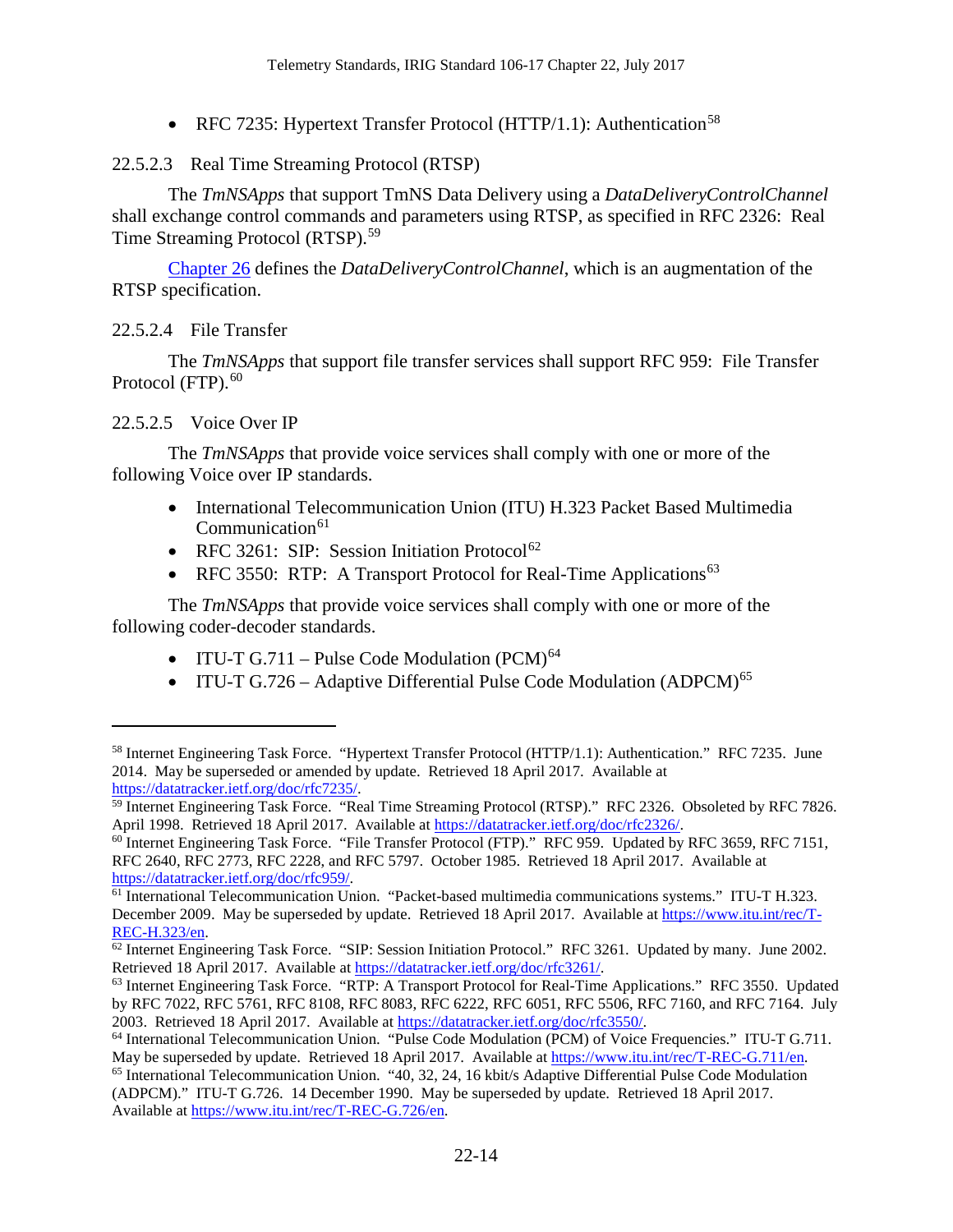#### 22.5.2.6 Secure Communications

The *TmNSApps* requiring secure, reliable network communication over connectionoriented transports shall conform to RFC 5246.

The *TmNSApps* requiring secure network communication over SNMP shall conform to RFC 5953: Transport Layer Security (TLS) Transport Model for the Simple Network Management Protocol (SNMP).<sup>[66](#page-18-0)</sup>





## *22.5.2.6.1 Secure FTP*

The *TmNSApps* that support secure file transfer services shall support the following protocols.

- RFC 2228: FTP Security Extensions<sup>[67](#page-18-1)</sup>
- RFC 4217: Securing FTP with  $TLS^{68}$  $TLS^{68}$  $TLS^{68}$

#### *22.5.2.6.2 Secure HTTP*

 $\overline{a}$ 

The *TmNSApps* that support secure HTTP services should follow the recommendations inRFC 2818: HTTP Over TLS. [69](#page-18-3)

22.5.2.7 Uniform Resource Identifier (URI)/Uniform Resource Name (URN)

*TmNSApps* shall conform to the following standards governing URI/URN syntax.

• RFC 3986: Uniform Resource Identifier (URI): Generic Syntax<sup>[70](#page-18-4)</sup>

<span id="page-18-1"></span><sup>67</sup> Internet Engineering Task Force. "FTP Security Extensions." RFC 2228. October 1997. May be superseded or amended by update. Retrieved 18 April 2017. Available at [https://datatracker.ietf.org/doc/rfc2228/.](https://datatracker.ietf.org/doc/rfc2228/)

<span id="page-18-2"></span><sup>68</sup> Internet Engineering Task Force. "Securing FTP with TLS." RFC 4217. October 2005. May be superseded or amended by update. Retrieved 18 April 2017. Available at [https://datatracker.ietf.org/doc/rfc4217/.](https://datatracker.ietf.org/doc/rfc4217/)

<span id="page-18-0"></span><sup>66</sup> Internet Engineering Task Force. "Transport Layer Security (TLS) Transport Model for the Simple Network Management Protocol (SNMP)." RFC 5953. Obsoleted by RFC 6353. August 2010. Retrieved 18 April 2017. Available at [https://datatracker.ietf.org/doc/rfc5953/.](https://datatracker.ietf.org/doc/rfc5953/)

<span id="page-18-3"></span><sup>69</sup> Internet Engineering Task Force. "HTTP Over TLS." RFC 2818. Updated by RFC 5785 and RFC 7230. May 2000. Retrieved 18 April 2017. Available at [https://datatracker.ietf.org/doc/rfc2818/.](https://datatracker.ietf.org/doc/rfc2818/)

<span id="page-18-4"></span><sup>70</sup> Internet Engineering Task Force. "Uniform Resource Identifier (URI): Generic Syntax." RFC 3986. Updated by RFC 7320 and RFC 6874. January 2005. Retrieved 18 April 2017. Available at [https://datatracker.ietf.org/doc/rfc3986/.](https://datatracker.ietf.org/doc/rfc3986/)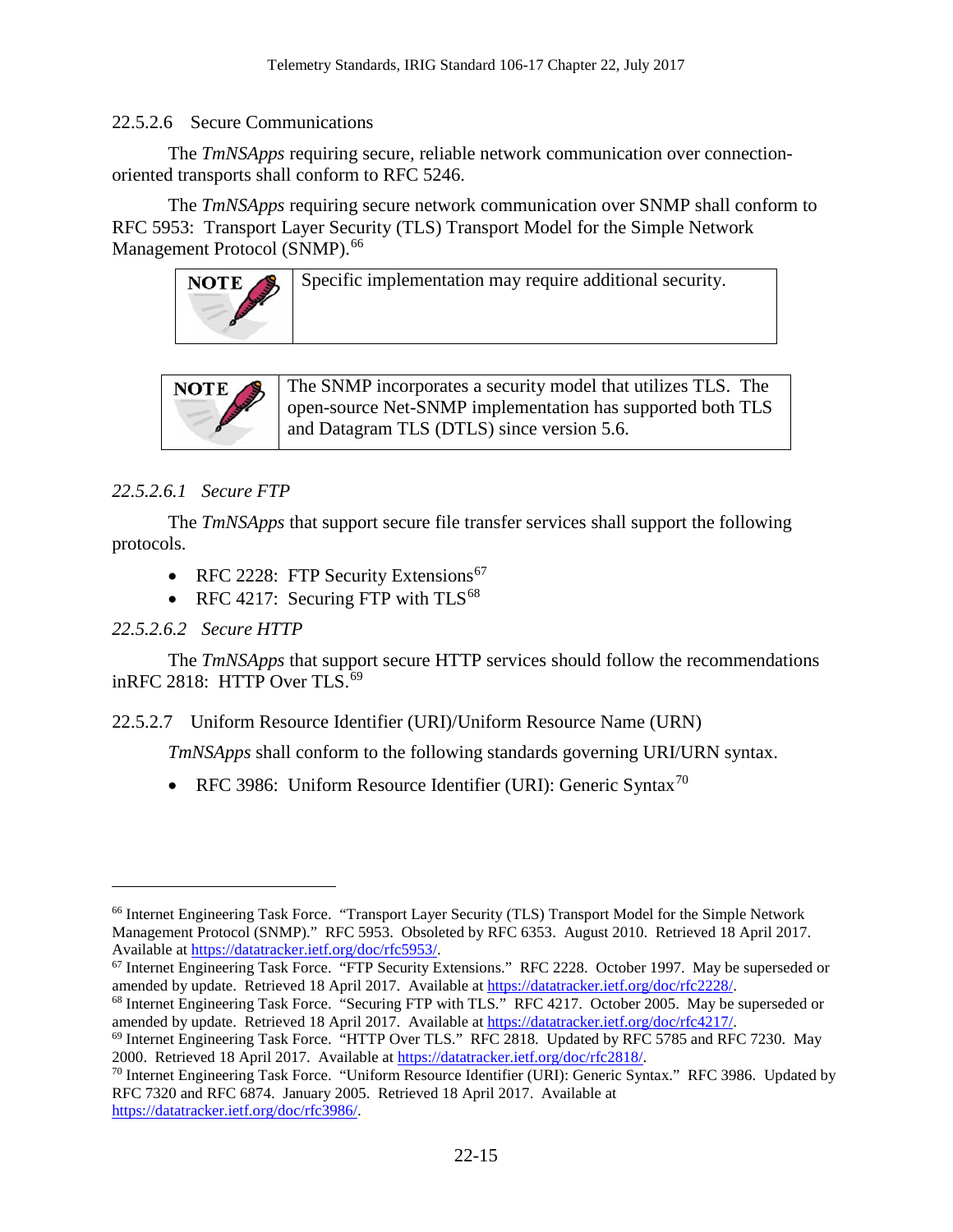• RFC 3406: Uniform Resource Names (URN) Namespace Definition Mechanisms<sup>[71](#page-19-1)</sup>



The TmNS-specific URN is not registered. It is anticipated that the RCC may register it in the future.

## <span id="page-19-0"></span>22.5.3 Quality of Service

#### 22.5.3.1 Differentiated Services (DiffServ)

*NetworkNodes* shall support the DiffServ standards as specified in:

- RFC 2474: Definition of the Differentiated Services Field (DS Field) in the IPv4 and IPv6 Headers<sup>72</sup>;
- RFC 2475: An Architecture for Differentiated Services<sup>[73](#page-19-3)</sup>;
- RFC 2597: Assured Forwarding PHB Group<sup>[74](#page-19-4)</sup>:
- RFC 3140: Per Hop Behavior Identification Codes;<sup>[75](#page-19-5)</sup>
- RFC 3246: An Expedited Forwarding PHB (Per-Hop Behavior);<sup>[76](#page-19-6)</sup>
- RFC 4594: Configuration Guidelines for DiffServ Service Classes.<sup>[77](#page-19-7)</sup>

## 22.5.3.2 DiffServ Code Point (DSCP) Assignments

*NetworkNodes* shall mark IP packets with DSCP markings as specified through configuration via an MDL file.

The DSCP assignments identified in [Table 22-1](#page-20-0) have restricted usage and shall only be assigned to network traffic that is directly related to network and internetwork control, such as RF network messages that are exchanged between RF link management and radios. *NetworkNodes* shall not mark traffic with the restricted DSCP assignments if the traffic is not directly related to network and internetwork control.

<span id="page-19-6"></span>[https://datatracker.ietf.org/doc/rfc3246/.](https://datatracker.ietf.org/doc/rfc3246/)

 $\overline{a}$ 

<span id="page-19-1"></span><sup>71</sup> Internet Engineering Task Force. "Uniform Resource Names (URN) Namespace Definition Mechanisms." RFC 3406. October 2002. May be superseded or amended by update. Available at [https://datatracker.ietf.org/doc/rfc3406/.](https://datatracker.ietf.org/doc/rfc3406/)

<span id="page-19-2"></span> $^{72}$  Internet Engineering Task Force. "Definition of the Differentiated Services Field (DS Field) in the IPv4 and IPv6 Headers." RFC 2474. Updated by RFC 3260 and RFC 3168. December 1998. Retrieved 18 April 2017. Available a[t https://datatracker.ietf.org/doc/rfc2474/.](https://datatracker.ietf.org/doc/rfc2474/)

<span id="page-19-3"></span><sup>&</sup>lt;sup>73</sup> Internet Engineering Task Force. "An Architecture for Differentiated Services." RFC 2475. Updated by RFC 3260. December 1998. Retrieved 18 April 2017. Available a[t https://datatracker.ietf.org/doc/rfc2475/.](https://datatracker.ietf.org/doc/rfc2475/)

<span id="page-19-4"></span><sup>&</sup>lt;sup>74</sup> Internet Engineering Task Force. "Assured Forwarding PHB Group." RFC 2597. Updated by RFC 3260. June 1999. Retrieved 18 April 2017. Available at [https://datatracker.ietf.org/doc/rfc2597/.](https://datatracker.ietf.org/doc/rfc2597/)

<span id="page-19-5"></span><sup>75</sup> Internet Engineering Task Force. "Per Hop Behavior Identification Codes." RFC 3140. June 2001. May be superseded or amended by update. Retrieved 18 April 2017. Available at [https://datatracker.ietf.org/doc/rfc3140/.](https://datatracker.ietf.org/doc/rfc3140/) <sup>76</sup> Internet Engineering Task Force. "An Expedited Forwarding PHB (Per Hop Behavior)." RFC 3246. March 2002. May be superseded or amended by update. Retrieved 18 April 2017. Available at

<span id="page-19-7"></span> $\frac{1}{77}$  Internet Engineering Task Force. "Configuration Guidelines for DiffServ Service Classes." RFC 4594. Updated by RFC 5865. Retrieved 18 April 2017. Available at [https://datatracker.ietf.org/doc/rfc4594/.](https://datatracker.ietf.org/doc/rfc4594/)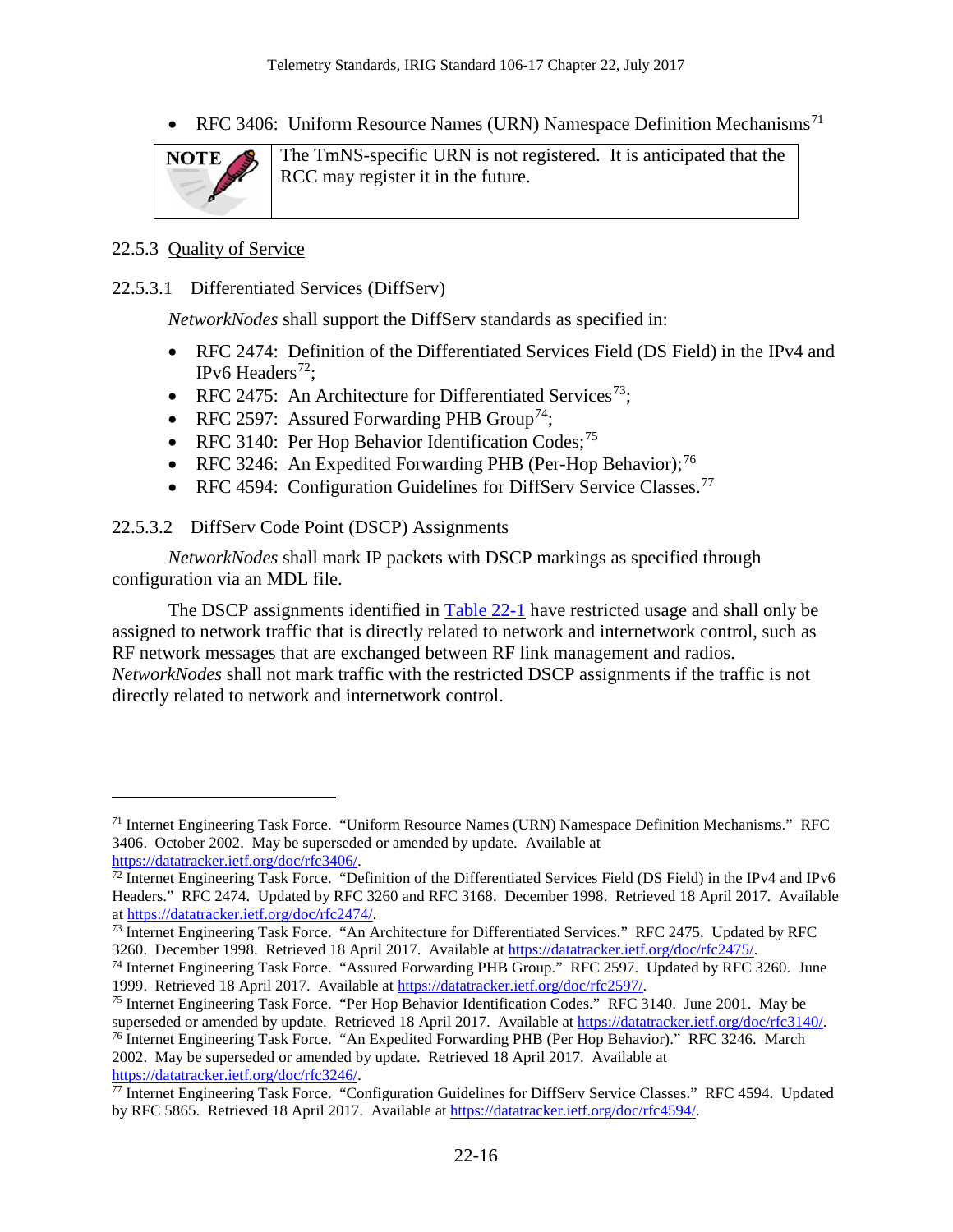<span id="page-20-0"></span>

| Table 22-1. Restricted DSCP Assignments |                             |                                                      |                                               |
|-----------------------------------------|-----------------------------|------------------------------------------------------|-----------------------------------------------|
| <b>DSCP</b><br>Class                    | <b>IP</b> Precedence        | <b>DSCP</b> Range                                    | Comment                                       |
| -6                                      | <b>Internetwork Control</b> | 6'b110000 $(6'dd8)$ –<br>6'b110111 (6'd55)           | Used for IP routing protocols                 |
|                                         | <b>Network Control</b>      | 6'b111000 $(6' d56)$ –<br>$6$ 'b $111111(6$ 'd $63)$ | Link layer and routing protocol<br>keep alive |

*NetworkDevices* forwarding IP packets with unrecognized DSCP values shall forward the packets with the DSCP value unchanged but queue the packets using the PHB of 6'b000000.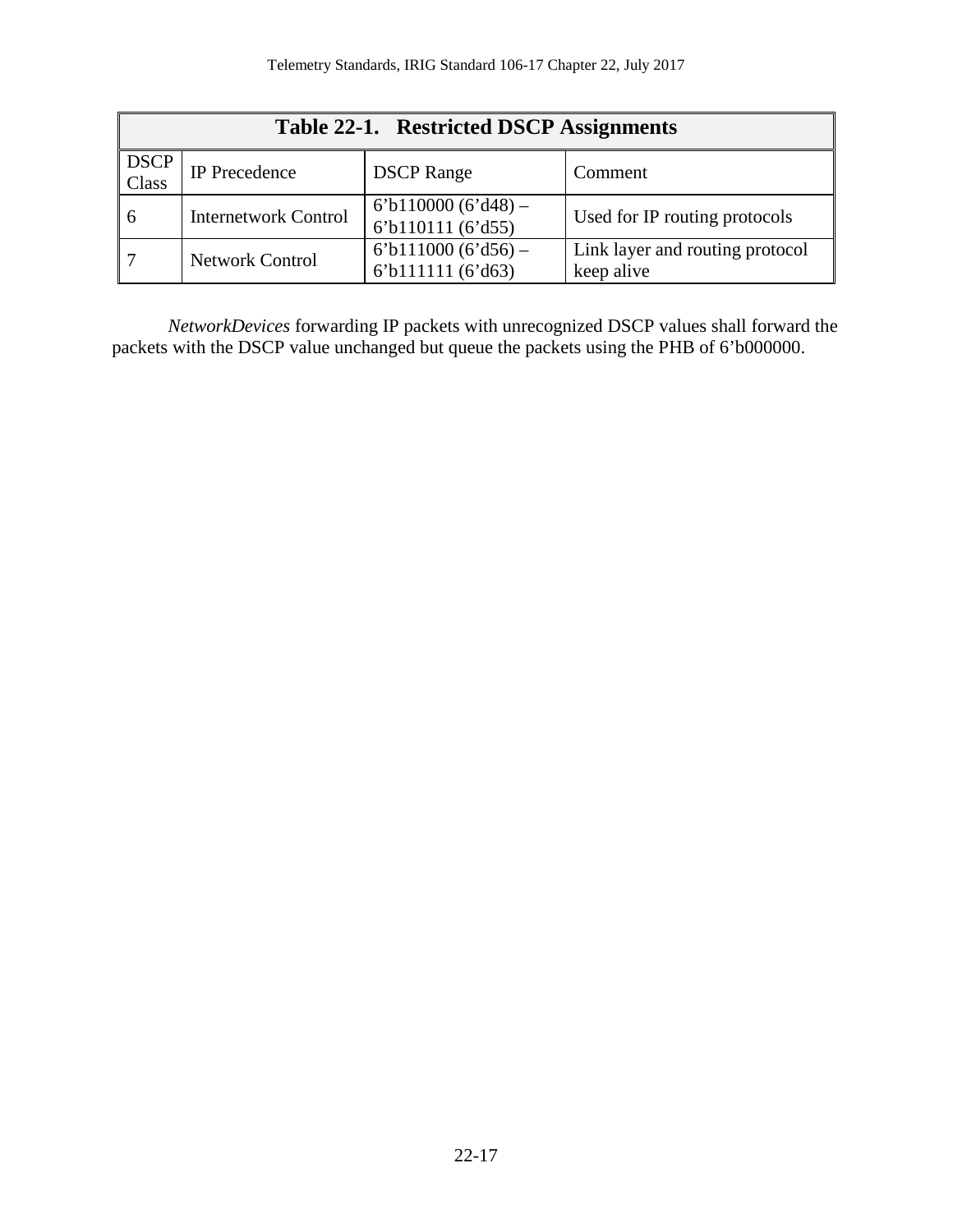This page intentionally left blank.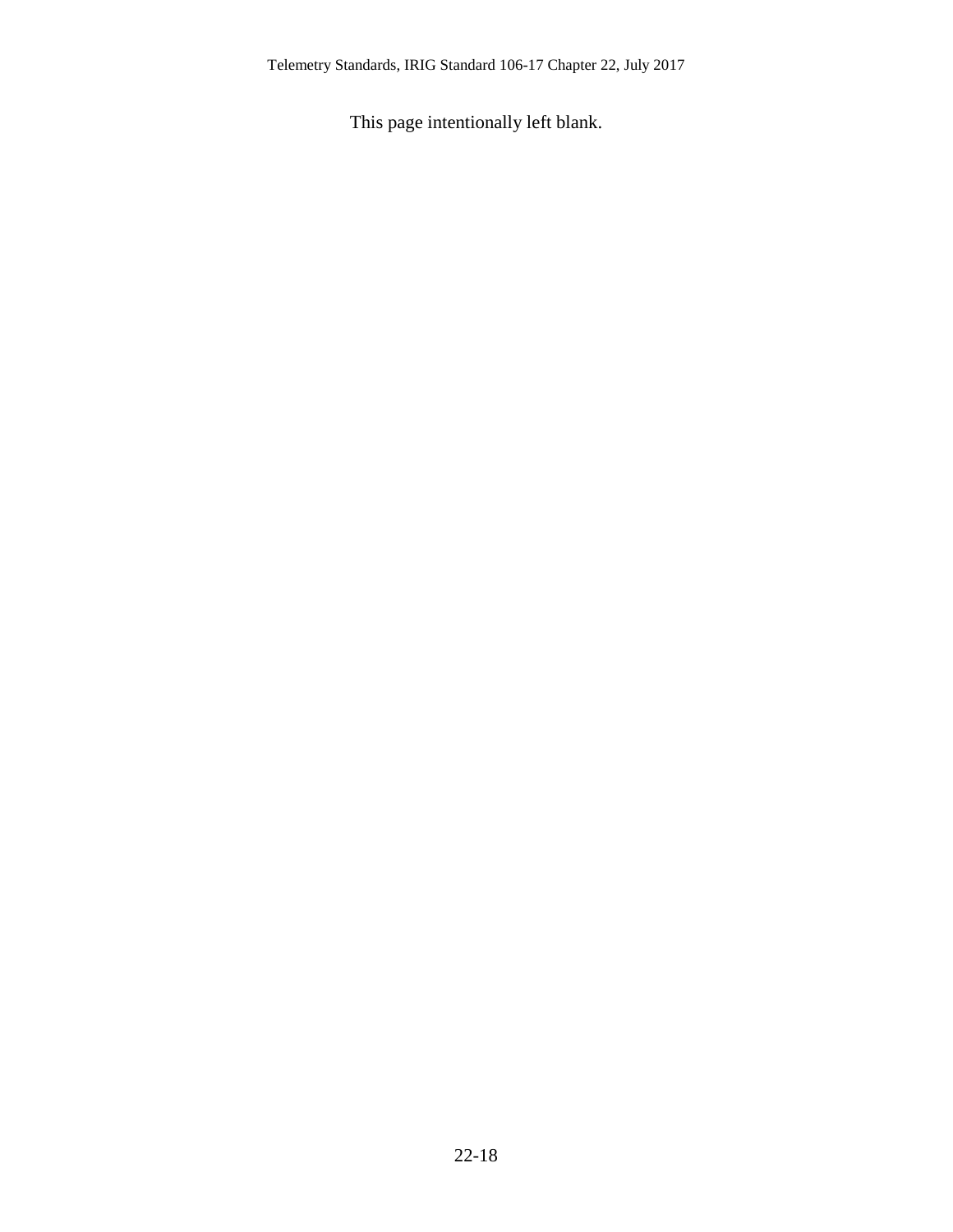# <span id="page-22-0"></span>**APPENDIX 22-A**

# **Default DSCP Traffic Classification for TmNS-based Systems**

The DSCP markings to be assigned to network traffic in a TmNS-based system are described in the MDL configuration file for the test. The default DSCP markings to be associated with different types of traffic in a TmNS-based system are described in [Table A-1.](#page-22-1)

<span id="page-22-1"></span>

| <b>Table A-1. DSCP Traffic Classifications for TmNS-based Systems</b> |                             |                                      |  |
|-----------------------------------------------------------------------|-----------------------------|--------------------------------------|--|
| IEEE 802.1Q PCP - IEEE                                                | <b>DSCP</b> Category        | <b>Expected Use Within TmNS-</b>     |  |
| P802.1p                                                               | Description                 | based System                         |  |
| $0 - Best$ Effort                                                     | <b>Best Effort</b>          | <b>DSCP 0: General Network</b>       |  |
|                                                                       |                             | Traffic (e.g. FTP)                   |  |
| 1 – Background                                                        | Class 1                     | <b>DSCP 8: RC Delivery at Normal</b> |  |
|                                                                       |                             | Priority & System Management         |  |
|                                                                       |                             | <b>Status</b>                        |  |
| 2 – Excellent Effort                                                  | Class 2                     | <b>DSCP 16: LTC Delivery</b>         |  |
| 3 – Critical Applications                                             | Class 3                     | <b>DSCP 24: RC Delivery at High</b>  |  |
|                                                                       |                             | Priority                             |  |
| $4 -$ "Video," < 100 ms                                               | Class 4                     | <b>DSCP 32: System Management</b>    |  |
| latency & jitter                                                      |                             | Control & Video                      |  |
| $5 -$ "Voice," < 10 ms latency                                        | <b>Expedited Forwarding</b> | <b>DSCP 40: Voice</b>                |  |
| and jitter                                                            | (EF)                        |                                      |  |
| 6 – Internetwork Control                                              | Control (used for IP        | <b>DSCP 48: RF Network Messages</b>  |  |
|                                                                       | routing protocols)          |                                      |  |
| 7 – Network Control                                                   | Control (link layer and     | <b>DSCP 56: RF Network Messages</b>  |  |
|                                                                       | routing protocol keep       |                                      |  |
|                                                                       | alive)                      |                                      |  |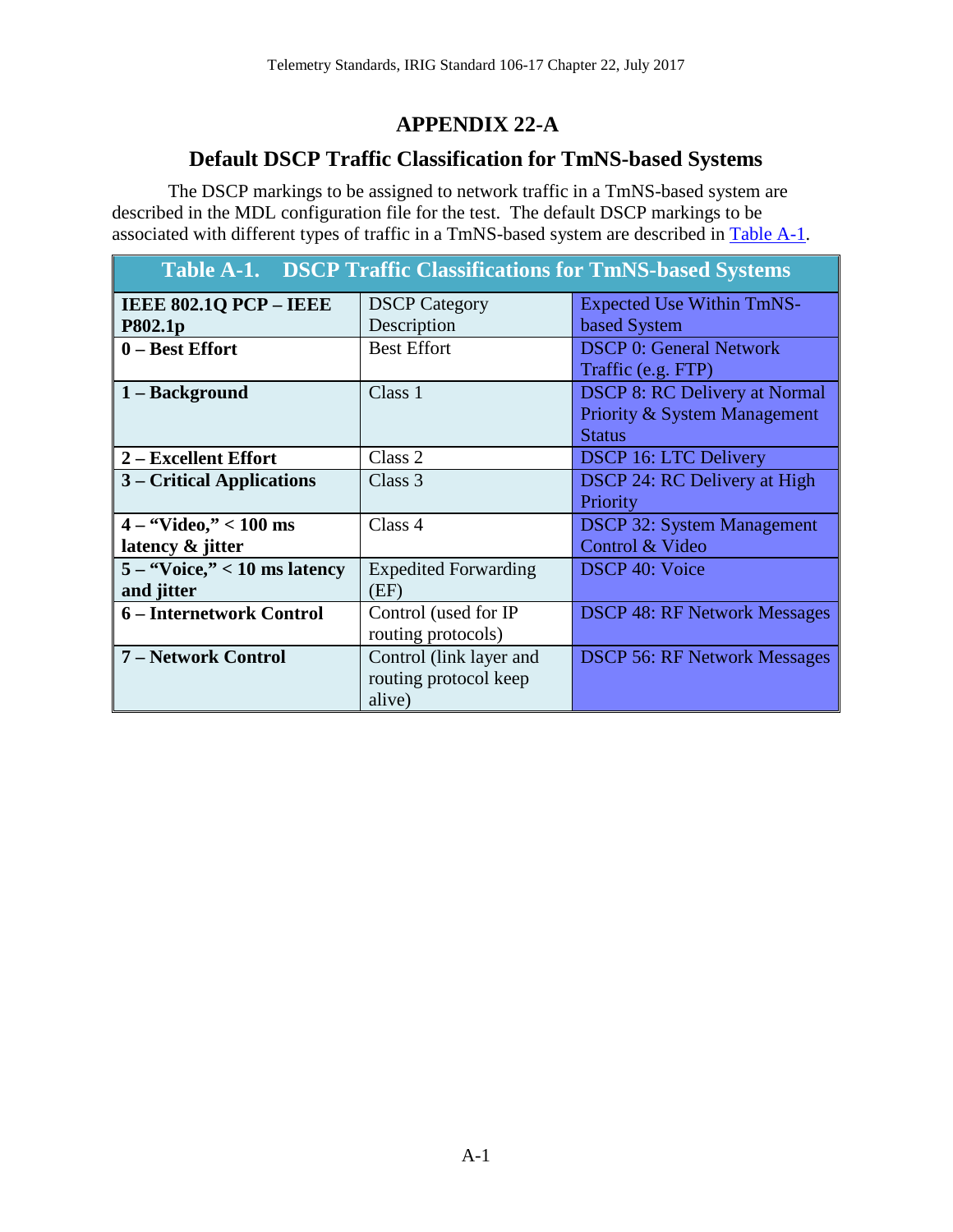This page intentionally left blank.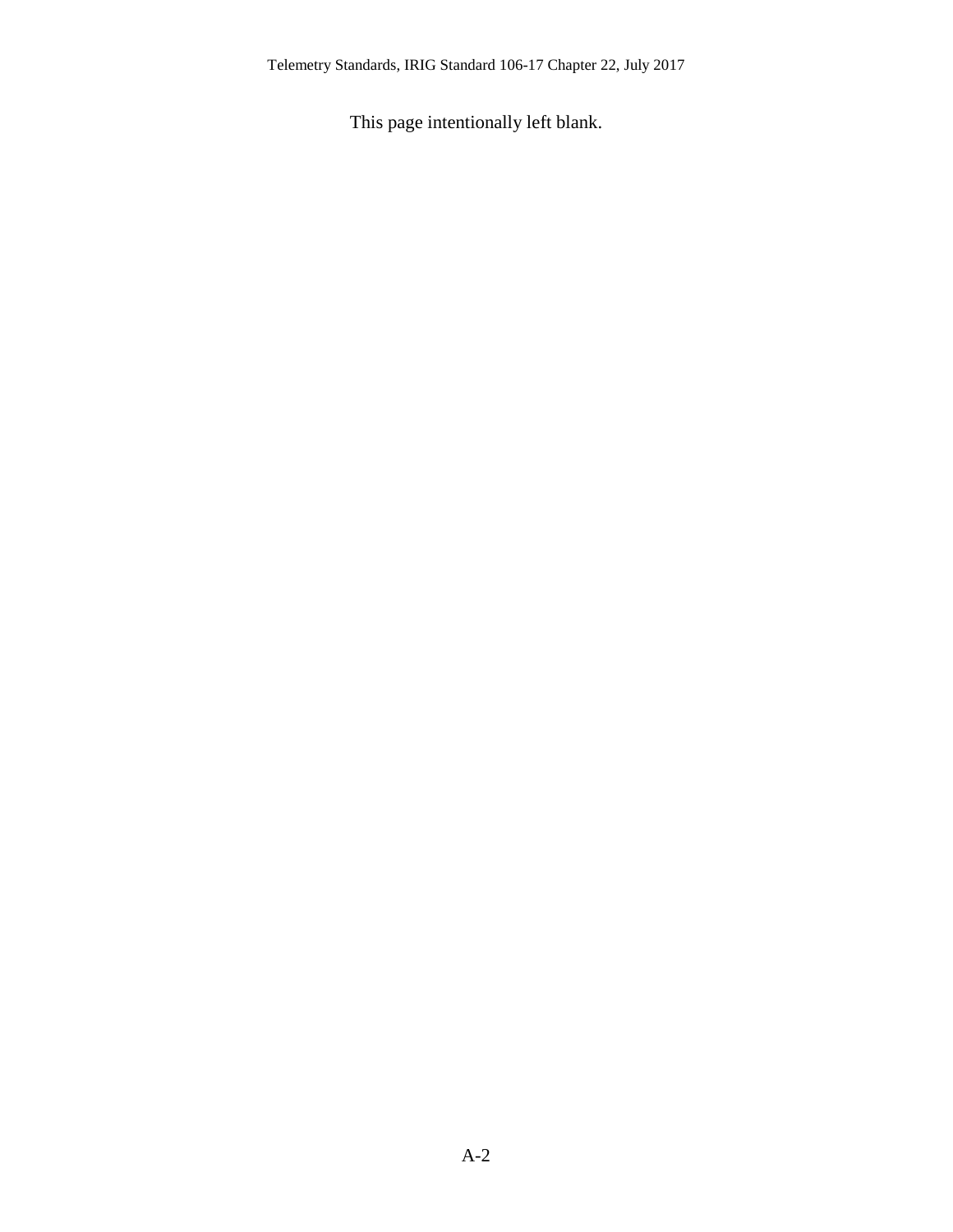# **APPENDIX 22-B**

### <span id="page-24-0"></span>**Citations**

- Global Positioning Systems Directorate. "Navstar GPS Space Segment/Navigation User Interfaces." IS-GPS-200H. 24 September 2013. May be superseded by update. Retrieved 18 April 2017. Available at [http://www.gps.gov/technical/icwg/IS-GPS-](http://www.gps.gov/technical/icwg/IS-GPS-200H.pdf)[200H.pdf.](http://www.gps.gov/technical/icwg/IS-GPS-200H.pdf)
- Institute of Electrical and Electronics Engineers. *IEEE standard for ethernet*. IEEE Std 802.3- 2012. New York: Institute of Electrical and Electronics Engineers, 2012.
	- ———. *IEEE standard for local and metropolitan area networks: media access control (MAC) bridges*. IEEE 802.1-D-2004. New York: Institute of Electrical and Electronics Engineers, 2004.
	- ———. *IEEE Standard for a Precision Clock Synchronization Protocol for Networked Measurement and Control Systems*. IEEE 1588-2008. Geneva: International Electrotechnical Commission, 2008.
	- ———. *Information technology – telecommunications and information exchange between systems – local and metropolitan area networks – specific requirements – part 2: logical link control*. IEEE 802.2-1998. New York: Institute of Electrical and Electronics Engineers, 1998.
- International Telecommunications Union. "40, 32, 24, 16 kbit/s Adaptive Differential Pulse Code Modulation (ADPCM)." ITU-T G.726. 14 December 1990. May be superseded by update. Retrieved 18 April 2017. Available at [https://www.itu.int/rec/T-REC-](https://www.itu.int/rec/T-REC-G.726/en)[G.726/en.](https://www.itu.int/rec/T-REC-G.726/en)
	- ———. "Packet-based multimedia communications systems." ITU-T H.323. December 2009. May be superseded by update. Retrieved 18 April 2017. Available at [https://www.itu.int/rec/T-REC-H.323/en.](https://www.itu.int/rec/T-REC-H.323/en)
	- ———. "Pulse Code Modulation (PCM) of Voice Frequencies." ITU-T G.711. May be superseded by update. Retrieved 18 April 2017. Available at [https://www.itu.int/rec/T-](https://www.itu.int/rec/T-REC-G.711/en)[REC-G.711/en.](https://www.itu.int/rec/T-REC-G.711/en)
- Internet Engineering Task Force. "A Standard for the Transmission of IP Datagrams over Ethernet Networks." RFC 894. May be superseded or amended by update. Retrieved 18 April 2017. Available at [https://datatracker.ietf.org/doc/rfc894/.](https://datatracker.ietf.org/doc/rfc894/)
	- -. "A Standard for the Transmission of IP Datagrams over IEEE 802 Networks." RFC 1042. February 1988. May be superseded or amended by update. Retrieved 18 April 2017. Available at [https://datatracker.ietf.org/doc/rfc1042/.](https://datatracker.ietf.org/doc/rfc1042/)
	- ———. "An Architecture for Describing Simple Network Management Protocol (SNMP) Management Frameworks." RFC 3411. Updated by RFC 5343 and RFC 5590.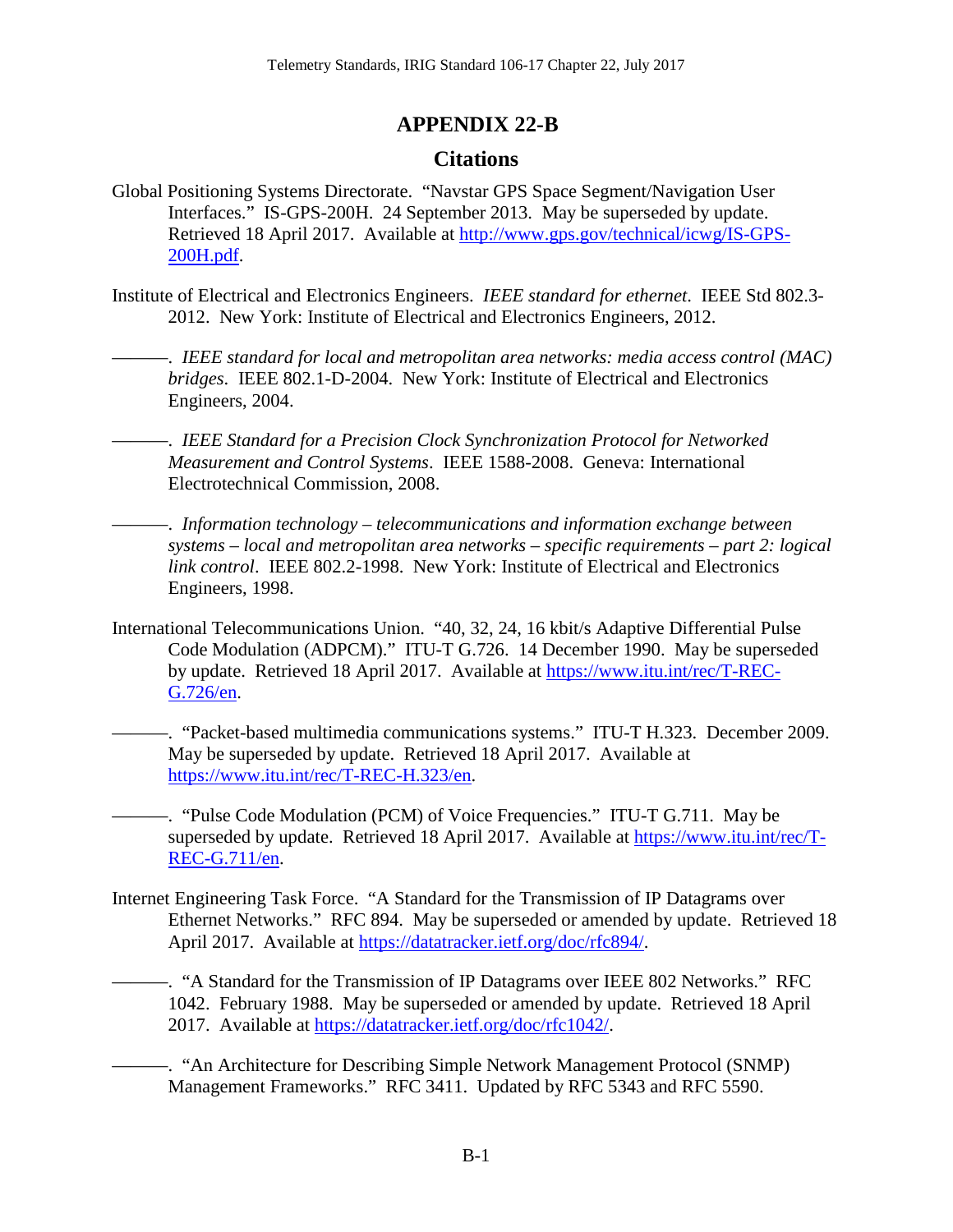December 2002. Retrieved 18 April 2017. Available at [https://datatracker.ietf.org/doc/rfc3411/.](https://datatracker.ietf.org/doc/rfc3411/)

———. "An Architecture for Differentiated Services." RFC 2475. Updated by RFC 3260. December 1998. Retrieved 18 April 2017. Available at [https://datatracker.ietf.org/doc/rfc2475/.](https://datatracker.ietf.org/doc/rfc2475/)

———. "An Ethernet Address Resolution Protocol." RFC 826. November 1982. Updated by RFC 5227 and RFC 5494. Retrieved 18 April 2017. Available at [https://datatracker.ietf.org/doc/rfc826/.](https://datatracker.ietf.org/doc/rfc826/)

———. "An Expedited Forwarding PHB (Per Hop Behavior)." RFC 3246. March 2002. May be superseded or amended by update. Retrieved 18 April 2017. Available at [https://datatracker.ietf.org/doc/rfc3246/.](https://datatracker.ietf.org/doc/rfc3246/)

———. "Assured Forwarding PHB Group." RFC 2597. Updated by RFC 3260. June 1999. Retrieved 18 April 2017. Available at [https://datatracker.ietf.org/doc/rfc2597/.](https://datatracker.ietf.org/doc/rfc2597/)

———. "Broadcasting Internet Datagrams." RFC 919. May be superseded or amended by update. October 1984. Available at [https://datatracker.ietf.org/doc/rfc919/.](https://datatracker.ietf.org/doc/rfc919/)

———. "Broadcasting Internet Datagrams in the Presence of Subnets." RFC 922. May be superseded or amended by update. October 1984. Available at [https://datatracker.ietf.org/doc/rfc922/.](https://datatracker.ietf.org/doc/rfc922/)

———. "Classless Inter-domain Routing (CIDR): The Internet Address Assignment and Aggregation Plan." RFC 4632. August 2006. May be superseded or amended by update. Retrieved 18 April 2017. Available at [https://datatracker.ietf.org/doc/rfc4632/.](https://datatracker.ietf.org/doc/rfc4632/)

———. "Configuration Guidelines for DiffServ Service Classes." RFC 4594. Updated by RFC 5865. Retrieved 18 April 2017. Available at [https://datatracker.ietf.org/doc/rfc4594/.](https://datatracker.ietf.org/doc/rfc4594/)

———. "Considerations for Internet Group Management Protocol (IGMP) and Multicast Listener Discovery (MLD) Snooping Switches." RFC 4541. May be superseded or amended by update. Available at [https://datatracker.ietf.org/doc/rfc4541/.](https://datatracker.ietf.org/doc/rfc4541/)

———. "Definition of the Differentiated Services Field (DS Field) in the IPv4 and IPv6 Headers." RFC 2474. Updated by RFC 3260 and RFC 3168. December 1998. Retrieved 18 April 2017. Available at [https://datatracker.ietf.org/doc/rfc2474/.](https://datatracker.ietf.org/doc/rfc2474/)

———. "Domain Names – Concepts and Facilities." RFC 1034. Updated by many. November 1987. Retrieved 18 April 2017. Available at [https://datatracker.ietf.org/doc/rfc1034/.](https://datatracker.ietf.org/doc/rfc1034/)

———. "Domain Names – Implementation and Specification." RFC 1035. Updated by many. November 1987. Retrieved 18 April 2017. Available at [https://datatracker.ietf.org/doc/rfc1035/.](https://datatracker.ietf.org/doc/rfc1035/)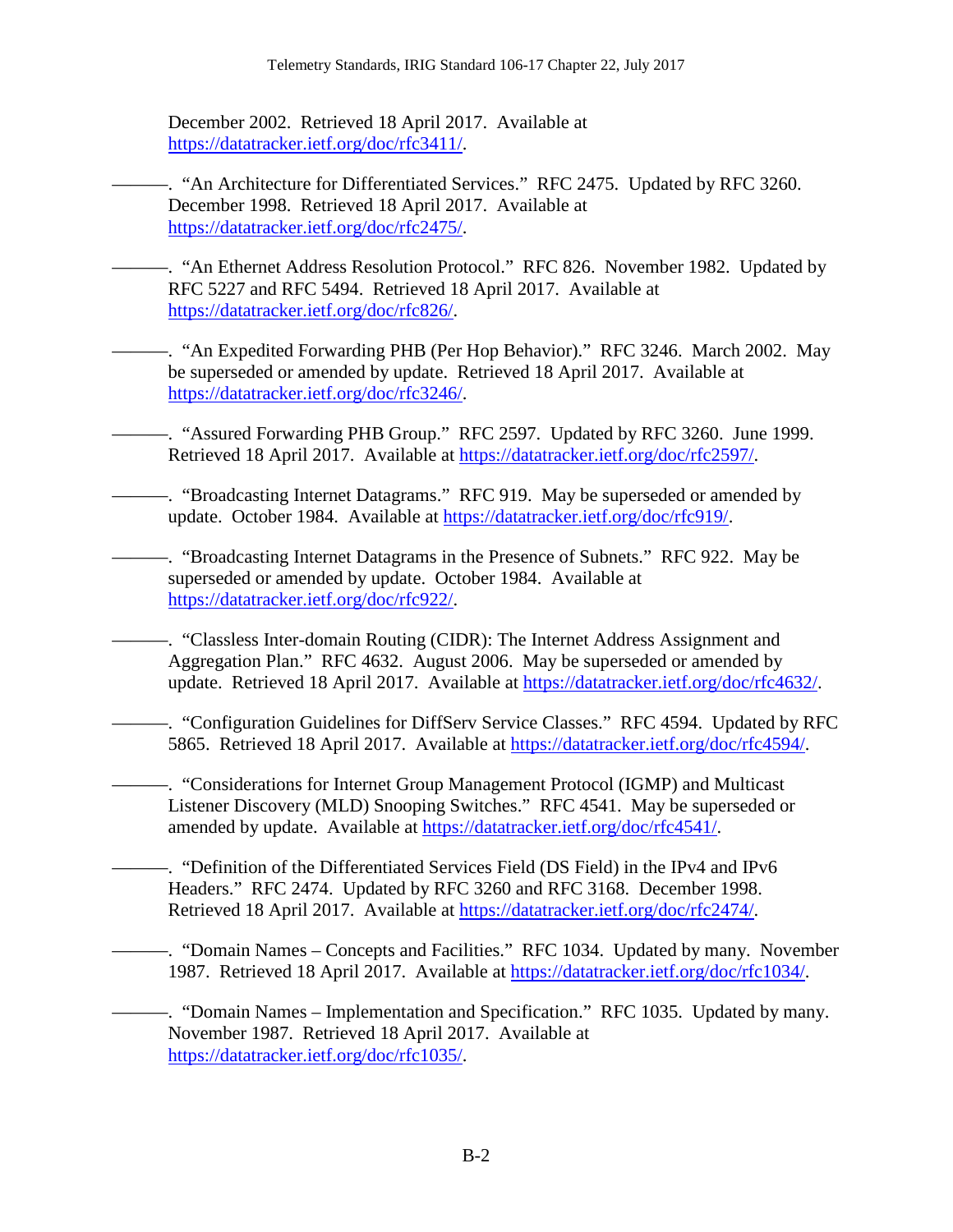———. "Dynamic Host Configuration Protocol." RFC 2131. Updated by RFC 6842, RFC 4361, RFC 5494, and RFC 3396. March 1997. Retrieved 18 April 2017. Available at [https://datatracker.ietf.org/doc/rfc2131/.](https://datatracker.ietf.org/doc/rfc2131/)

- -. "Dynamic Host Configuration Protocol for IPv6 (DHCPv6)." RFC 3315. Updated by RFC 7083, RFC 6221, RFC 7227, RFC 5494, RFC 7283, RFC 7550, RFC 4361, RFC 6644, and RFC 6422. July 2003. Retrieved 18 April 2017. Available at [https://datatracker.ietf.org/doc/rfc3315/.](https://datatracker.ietf.org/doc/rfc3315/)
- ———. "File Transfer Protocol (FTP)." RFC 959. Updated by RFC 3659, RFC 7151, RFC 2640, RFC 2773, RFC 2228, and RFC 5797. October 1985. Retrieved 18 April 2017. Available at [https://datatracker.ietf.org/doc/rfc959/.](https://datatracker.ietf.org/doc/rfc959/)
- ———. "FTP Security Extensions." RFC 2228. October 1997. May be superseded or amended by update. Retrieved 18 April 2017. Available at [https://datatracker.ietf.org/doc/rfc2228/.](https://datatracker.ietf.org/doc/rfc2228/)
	- ———. "HTTP Over TLS." RFC 2818. Updated by RFC 5785 and RFC 7230. May 2000. Retrieved 18 April 2017. Available at [https://datatracker.ietf.org/doc/rfc2818/.](https://datatracker.ietf.org/doc/rfc2818/)

———. "Hypertext Transfer Protocol (HTTP/1.1): Authentication." RFC 7235. June 2014. May be superseded or amended by update. Retrieved 18 April 2017. Available at [https://datatracker.ietf.org/doc/rfc7235/.](https://datatracker.ietf.org/doc/rfc7235/)

———. "Hypertext Transfer Protocol (HTTP/1.1): Caching." RFC 7234. June 2014. May be superseded or amended by update. Retrieved 18 April 2017. Available at [https://datatracker.ietf.org/doc/rfc7234/.](https://datatracker.ietf.org/doc/rfc7234/)

———. "Hypertext Transfer Protocol (HTTP/1.1): Conditional Requests." RFC 7232. June 2014. May be superseded or amended by update. Retrieved 18 April 2017. Available at [https://datatracker.ietf.org/doc/rfc7232/.](https://datatracker.ietf.org/doc/rfc7232/)

———. "Hypertext Transfer Protocol (HTTP/1.1): Message Syntax and Routing." RFC 7230. June 2014. May be superseded or amended by update. Retrieved 18 April 2017. Available at [https://datatracker.ietf.org/doc/rfc7230/.](https://datatracker.ietf.org/doc/rfc7230/)

———. "Hypertext Transfer Protocol (HTTP/1.1): Range Requests." RFC 7233. June 2014. May be superseded or amended by update. Retrieved 18 April 2017. Available at [https://datatracker.ietf.org/doc/rfc7233/.](https://datatracker.ietf.org/doc/rfc7233/)

-. "Hypertext Transfer Protocol (HTTP/1.1): Semantics and Content." RFC 7231. June 2014. May be superseded or amended by update. Retrieved 18 April 2017. Available at [https://datatracker.ietf.org/doc/rfc7231/.](https://datatracker.ietf.org/doc/rfc7231/)

———. "Internet Control Message Protocol." RFC 792. Updated by RFC 950, RFC 4884, RFC 6633, and RFC 6918. September 1981. Available at [https://datatracker.ietf.org/doc/rfc792/.](https://datatracker.ietf.org/doc/rfc792/)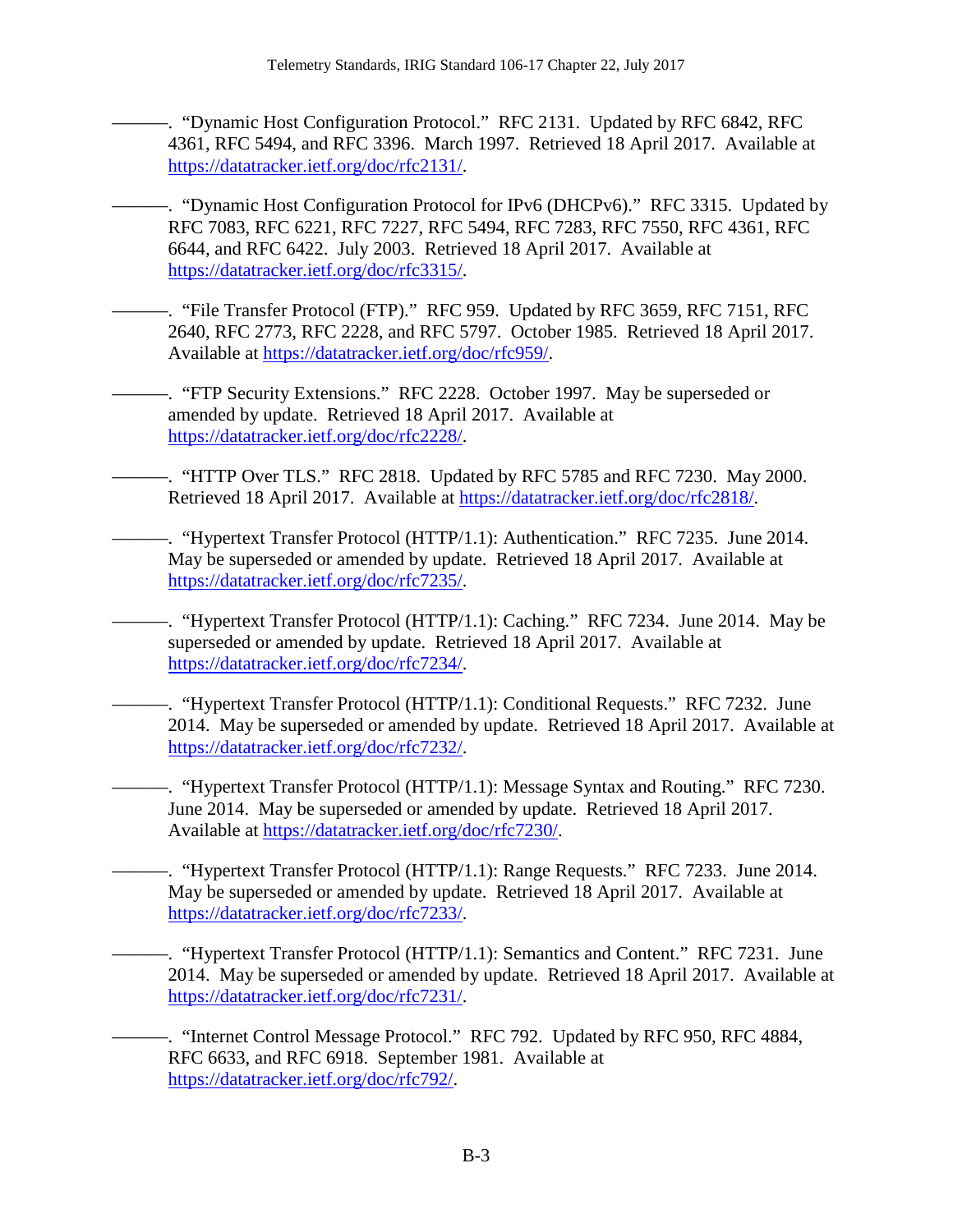———. "Internet Control Message Protocol (ICMPv6) for the Internet Protocol Version 6 (IPv6) Specification." RFC 4443. Updated by RFC 4884. March 2006. Retrieved 18 April 2017. Available at [https://datatracker.ietf.org/doc/rfc4443/.](https://datatracker.ietf.org/doc/rfc4443/)

———. "Internet Group Management Protocol, Version 3." RFC 3376. Updated by RFC 4604. October 2002. Available at [https://datatracker.ietf.org/doc/rfc3376/.](https://datatracker.ietf.org/doc/rfc3376/)

———. "Internet Protocol." RFC 791. Updated by RFC 2474, RFC 6864, and RFC 1349. September 1981. Available at [https://datatracker.ietf.org/doc/rfc791/.](https://datatracker.ietf.org/doc/rfc791/)

———. "Internet Protocol, Version 6 (IPv6) Specification." RFC 2460. Updated by RFC 6946, RFC 5095, RFC 5722, RFC 5871, RFC 7045, RFC 6935, RFC 6564, RFC 7112, and RFC 6437. December 1998. Available at [https://datatracker.ietf.org/doc/rfc2460/.](https://datatracker.ietf.org/doc/rfc2460/)

- ———. "Internet Standard Subnetting Procedure." RFC 950. Updated by RFC 6918. August 1985. Retrieved 18 April 2017. Available at [https://datatracker.ietf.org/doc/rfc950/.](https://datatracker.ietf.org/doc/rfc950/)
- ———. "Internet X.509 Public Key Infrastructure Certificate and Certificate Revocation List (CRL) Profile." RFC 5280. Updated by RFC 6818. May 2008. Retrieved 18 April 2017. Available at [https://datatracker.ietf.org/doc/rfc5280/.](https://datatracker.ietf.org/doc/rfc5280/)
- ———. "Introduction to Community-based SNMPv2." RFC 1901. January 1996. May be superseded or amended by update. Retrieved 18 April 2017. Available at [https://datatracker.ietf.org/doc/rfc1901/.](https://datatracker.ietf.org/doc/rfc1901/)
	- ———. "IP Version 6 Addressing Architecture." RFC 4291. Updated by RFC 7371, RFC 7136, RFC 5952. RFC 8064, RFC 7346, and RFC 6052. February 2006. Retrieved 18 April 2017. Available at [https://datatracker.ietf.org/doc/rfc4291/.](https://datatracker.ietf.org/doc/rfc4291/)
	- ———. "IPv6 Stateless Address Autoconfiguration." RFC 4862. Updated by 7527. September 2007. Available at [https://datatracker.ietf.org/doc/rfc4862/.](https://datatracker.ietf.org/doc/rfc4862/)

———. "Multicast Listener Discover Version 2 (MLDv2) for IPv6." RFC 3810. Updated by RFC 4604. June 2004. Retrieved 18 April 2017. Available at [https://datatracker.ietf.org/doc/rfc3810/.](https://datatracker.ietf.org/doc/rfc3810/)

———. "Neighbor Discovery for IP version 6 (IPv6)." RFC 4861. Updated by RFC 7559, RFC 5942, RFC 6980, RFC 8028, RFC 7527, and RFC 7048. September 2007. Available at [https://datatracker.ietf.org/doc/rfc4861/.](https://datatracker.ietf.org/doc/rfc4861/)

———. "OSPF for IPv6." RFC 5340. Updated by RFC 7503, RFC 6845, and RFC 6860. July 2008. Retrieved 18 April 2017. Available at [https://datatracker.ietf.org/doc/rfc5340/.](https://datatracker.ietf.org/doc/rfc5340/)

———. "OSPF Version 2." RFC 2328. Updated by RFC 6845, RFC 5709, RFC 8042, RFC 7474, RFC 6549, and RFC 6860. April 1998. Retrieved 18 April 2017. Available at [https://datatracker.ietf.org/doc/rfc2328/.](https://datatracker.ietf.org/doc/rfc2328/)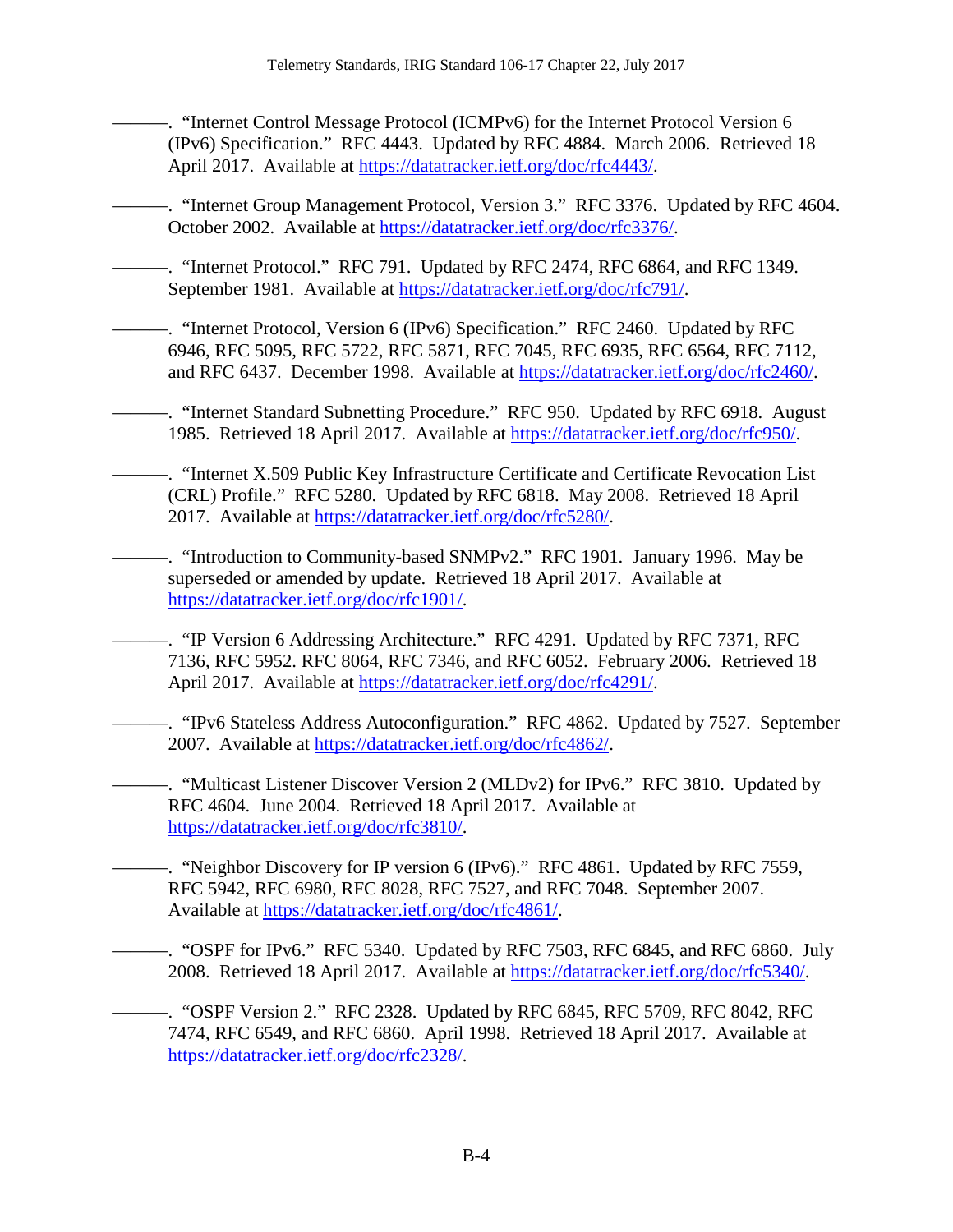———. "Per Hop Behavior Identification Codes." RFC 3140. June 2001. May be superseded or amended by update. Retrieved 18 April 2017. Available at [https://datatracker.ietf.org/doc/rfc3140/.](https://datatracker.ietf.org/doc/rfc3140/)

———. "Protocol Independent Multicast – Sparse Mode (PIM-SM) Protocol Specification." RFC 4601. Updated by RFC 5796, RFC 6226, and RFC 5059. August 2006. Retrieved 18 April 2017. Available at [https://datatracker.ietf.org/doc/rfc4601/.](https://datatracker.ietf.org/doc/rfc4601/)

———. "Real Time Streaming Protocol (RTSP)." RFC 2326. Obsoleted by RFC 7826. April 1998. Retrieved 18 April 2017. Available at [https://datatracker.ietf.org/doc/rfc2326/.](https://datatracker.ietf.org/doc/rfc2326/)

———. "Requirements for Internet Hosts – Application and Support." RFC 1123. October 1989. Updated by RFC 5966, RFC 2181, RFC 5321, RFC 7766, and RFC 1349. Retrieved 18 April 2017. Available at [https://datatracker.ietf.org/doc/rfc1123/.](https://datatracker.ietf.org/doc/rfc1123/)

- ———. "Requirements for Internet Hosts Communication Layers." RFC 1122. October 1989. Updated by RFC 8029, RFC 6864, RFC 6093, RFC 5884, RFC 1349, RFC 6298, RFC 6633, and RFC 4379. Retrieved 18 April 2017. Available at [https://datatracker.ietf.org/doc/rfc1122/.](https://datatracker.ietf.org/doc/rfc1122/)
- ———. "Requirements for IP Version 4 Routers." RFC 1812. June 1995. Updated by RFC 2644 and RFC 6633. Retrieved 18 April 2017. Available at [https://datatracker.ietf.org/doc/rfc1812/.](https://datatracker.ietf.org/doc/rfc1812/)

-. "RTP: A Transport Protocol for Real-Time Applications." RFC 3550. Updated by RFC 7022, RFC 5761, RFC 8108, RFC 8083, RFC 6222, RFC 6051, RFC 5506, RFC 7160, and RFC 7164. July 2003. Retrieved 18 April 2017. Available at [https://datatracker.ietf.org/doc/rfc3550/.](https://datatracker.ietf.org/doc/rfc3550/)

-. "Securing FTP with TLS." RFC 4217. October 2005. May be superseded or amended by update. Retrieved 18 April 2017. Available at [https://datatracker.ietf.org/doc/rfc4217/.](https://datatracker.ietf.org/doc/rfc4217/)

———. "Simple Network Management Protocol (SNMP) Applications." RFC 3413. May be superseded or amended by update. Retrieved 18 April 2017. Available at [https://datatracker.ietf.org/doc/rfc3413/.](https://datatracker.ietf.org/doc/rfc3413/)

———. "SIP: Session Initiation Protocol." RFC 3261. Updated by many. June 2002. Retrieved 18 April 2017. Available at [https://datatracker.ietf.org/doc/rfc3261/.](https://datatracker.ietf.org/doc/rfc3261/)

———. "Structure of Management Information Version 2 (SMIv2)." RFC 2578. April 1999. May be superseded or amended by update. Retrieved 18 April 2017. Available at [https://datatracker.ietf.org/doc/rfc2578/.](https://datatracker.ietf.org/doc/rfc2578/)

———. "The Secure Sockets Layer (SSL) Protocol Version 3.0." RFC 6101. August 2011. May be superseded or amended by update. Retrieved 18 April 2017. Available at [https://datatracker.ietf.org/doc/rfc6101/.](https://datatracker.ietf.org/doc/rfc6101/)